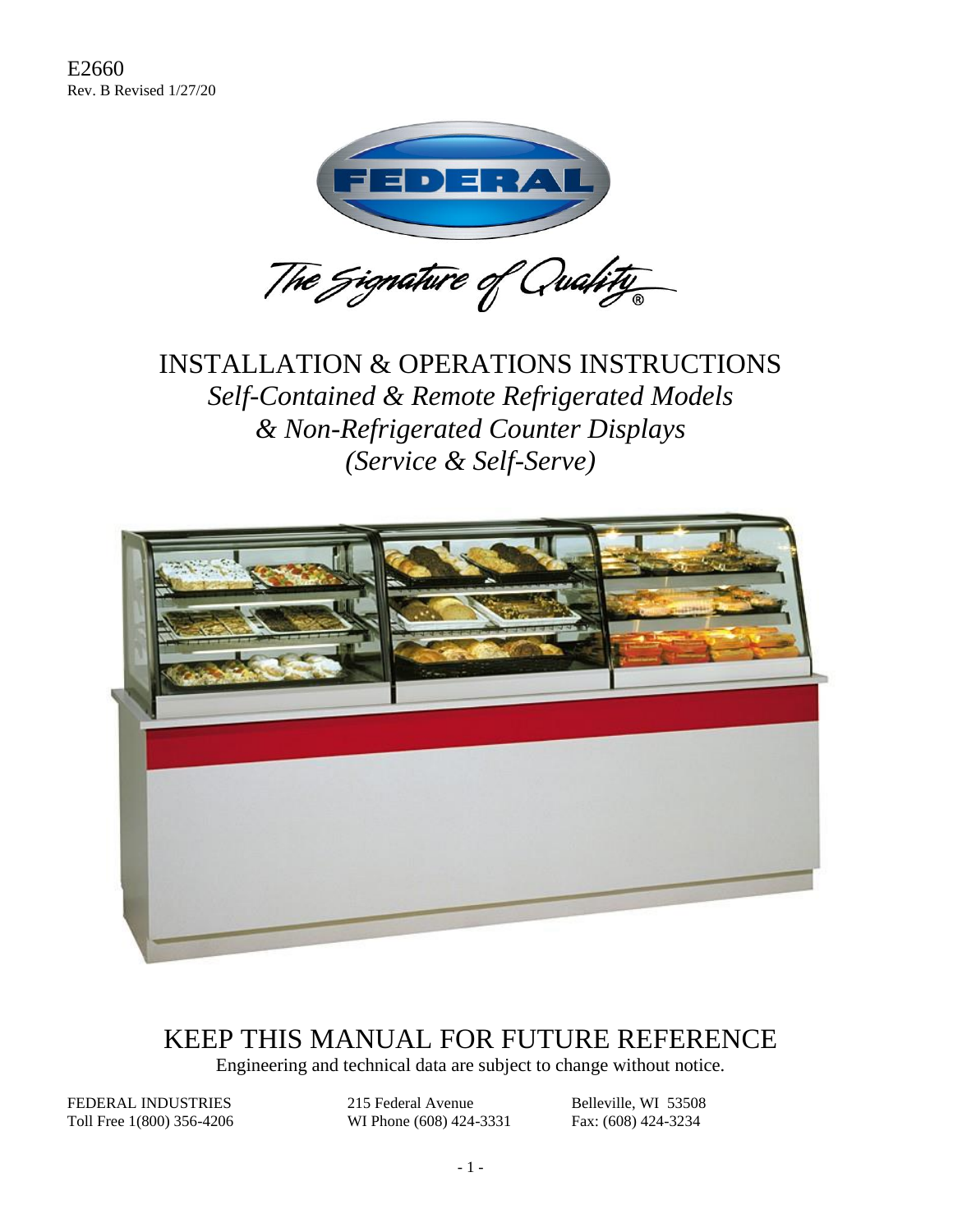### **CONTENTS**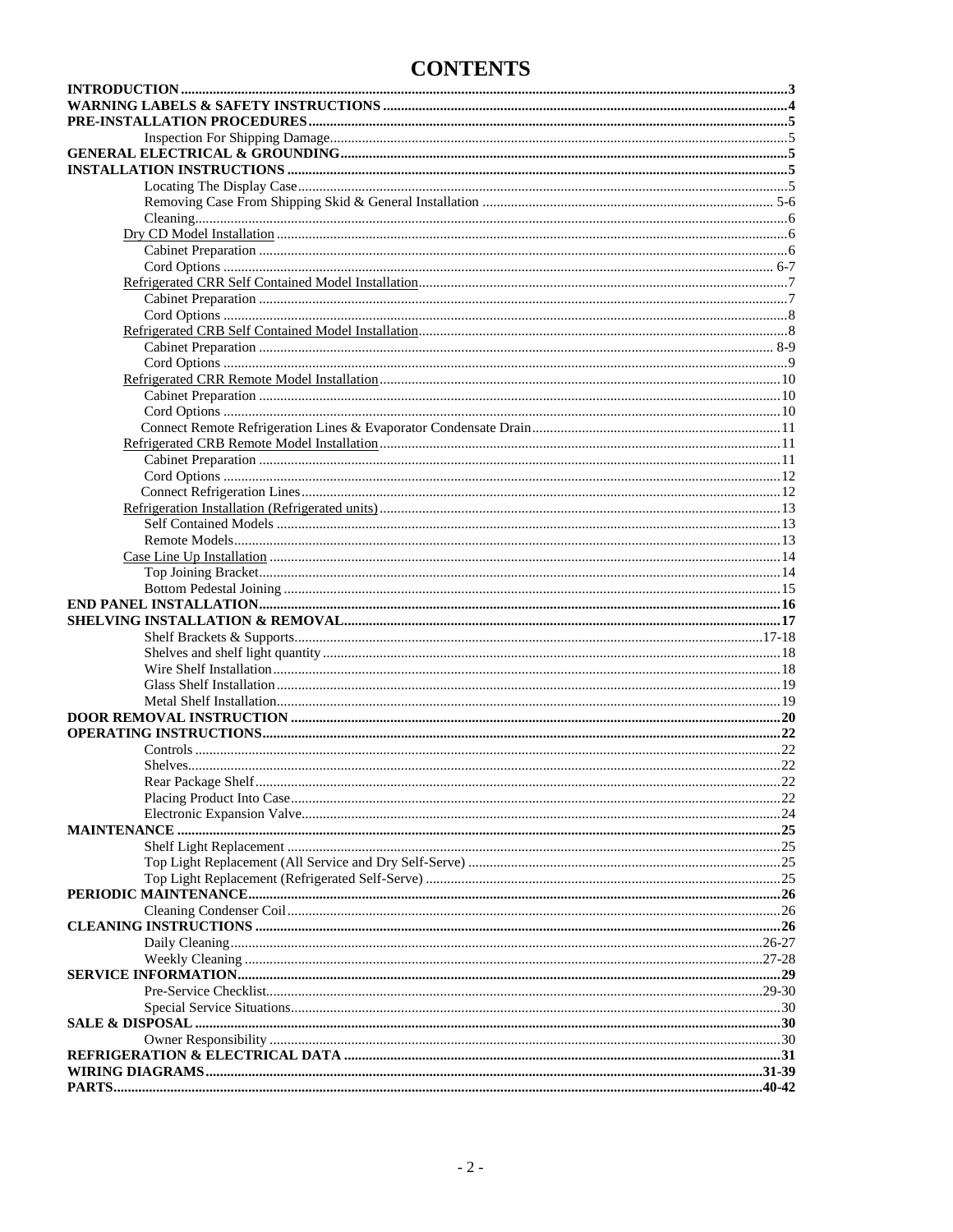## **INTRODUCTION**

Thank you for purchasing a Federal Industries display case. This manual contains important instructions for installing and servicing the Curved Glass and Hi-Volume Refrigerated (including Dual Zone & Cold Deli) and Non-Refrigerated Display Cases. A repair parts list and wiring diagram are also included in the manual. Read all of these documents carefully before installing or servicing your case.



### **NOTICE**

**Read this manual before installing your case. Keep this manual and refer to it before doing any service on the equipment. Failure to do so could result in personal injury or damage to the case.**

# **NOTICE**

**Installation and service of the electrical components in the case must be performed by a licensed electrician.**

The portions of this manual covering components contain technical instructions intended only for persons qualified to perform electrical work.



### **DANGER**

**Improper or faulty hookup of electrical components in the case can result in severe injury or death.**

**All electrical wiring hookups must be done in accordance with all applicable local, regional, or national standards.**

### **SERIAL NUMBER**

Record the model and serial numbers of the case for easy reference. Always refer to both model and serial numbers in your correspondence regarding the case.

Case Model **Serial Number** Condensing Unit Model Serial Number

This manual cannot cover every installation, use, or service situation. If you need additional information, call or write us:

**WARRANTY/TECHNICAL SERVICE DEPARTMENT Federal Industries 215 Federal Avenue Belleville, WI 53508 Toll Free (800) 356-4206 / WI Phone (608) 424-3331**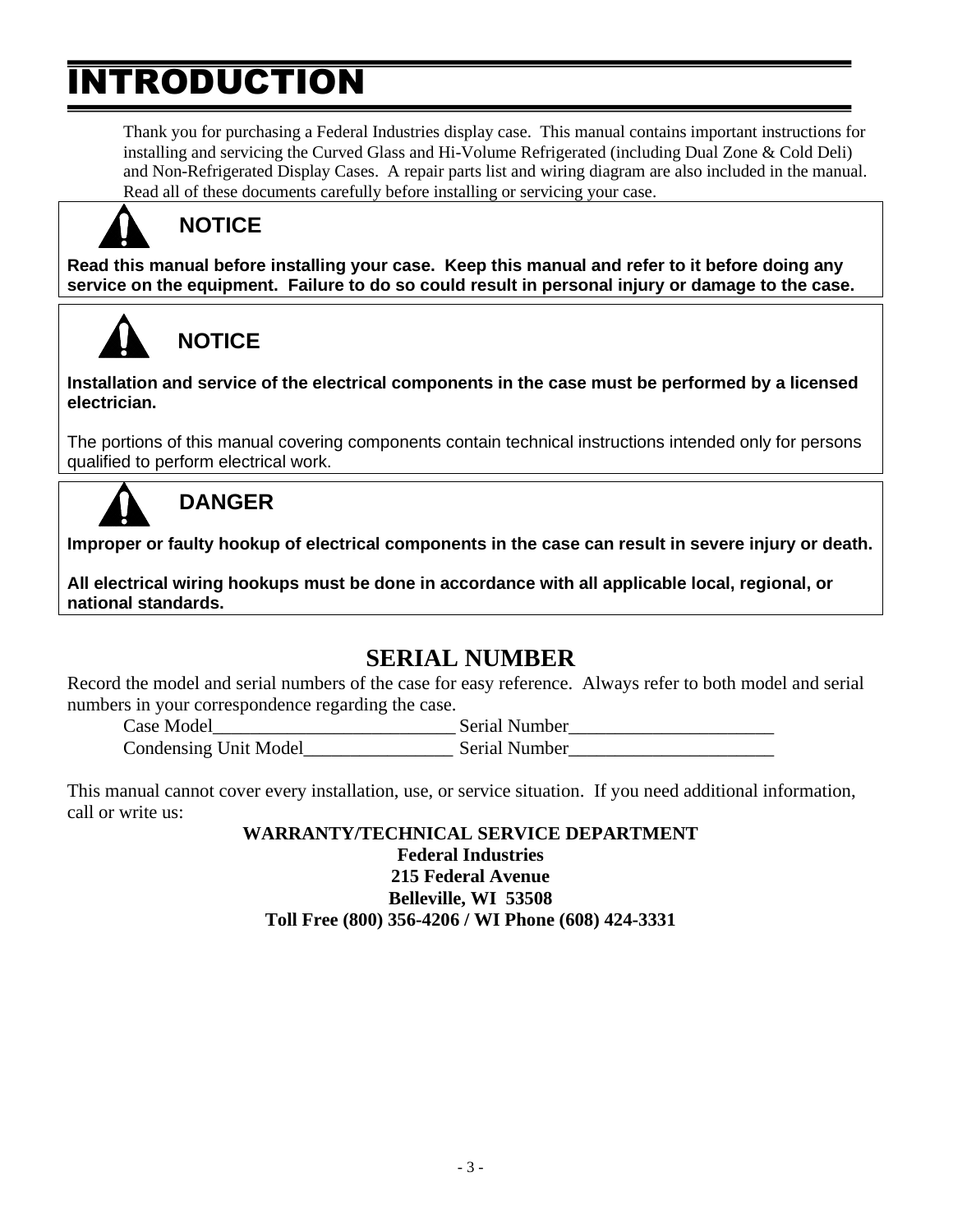# WARNING LABELS & SAFETY INSTRUCTIONS



This is the safety-alert symbol. When you see this symbol on your case or in the manual, be alert to the potential for personal injury or damage to your equipment.

Be sure you understand all safety messages and always follow recommended precautions and safe operating procedures.



### **NOTICE TO EMPLOYERS**

**You must make sure that everyone who installs, uses, or services your case is thoroughly familiar with all safety information and procedures.**

Important safety information is presented in this section and throughout the manual. The Following signal words are used in the warning and safety messages:

- **DANGER:** Severe injury or death **will** occur if you ignore the message.
- **WARNING:** Severe injury or death **can** occur if you ignore the message.
- **CAUTION:** Minor injury or damage to your case **can** occur if you ignore the message.
- **NOTICE:** This is important installation, operation, or service information. If you ignore the message, you may damage your case.

The warning and safety labels shown throughout this manual are placed on your Federal Industries case at the factory. Follow all warning label instructions. If any warning or safety labels become lost or damaged, call our customer service department at 1(800) 356-4206 for replacements.



CAUTION A POWER BEFORE RISK OF ELECTRIC SHOCK DISCONNECT SERVICING UNIT.



*This label is located on the back of the display case. This label is located below the display pan.*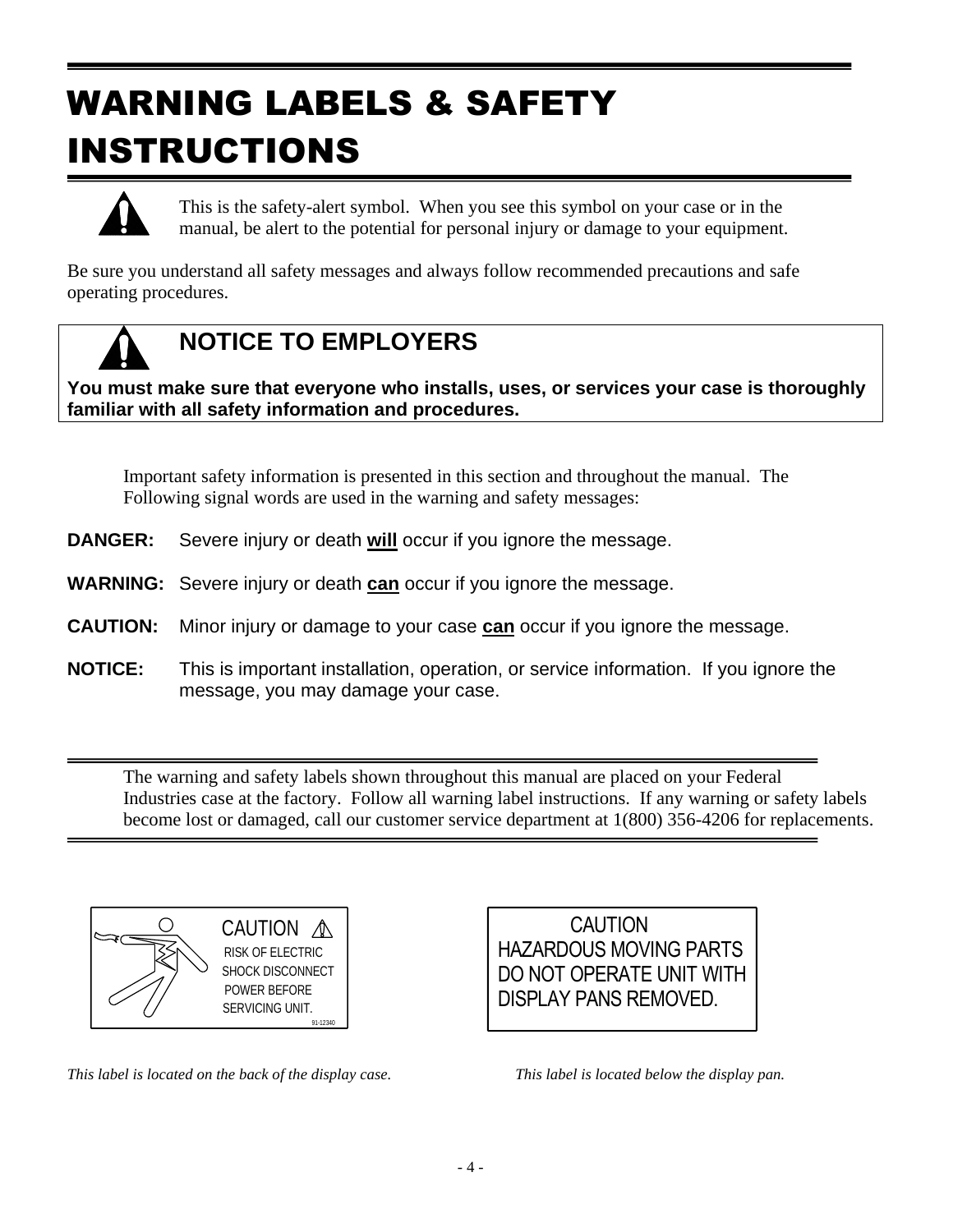## PRE-INSTALLATION PROCEDURES

### **Inspection for Shipping Damage**

You are responsible for filing all freight claims with the delivering truck line. Inspect all cartons and crates for damage as soon as they arrive. If damage is noted to shipping crates, cartons, or if a shortage is found, note this on the bill of lading (all copies) prior to signing.

If damage is discovered when the case is uncrated, immediately call the delivering truck line and follow up the call with a written report indicating concealed damage to your shipment. Ask for an immediate inspection of your concealed damage item. Crating material must be retained to show the inspector from the truck line.

# GENERAL ELECTRICAL & GROUNDING



### **DANGER: Improper or faulty hookup of electrical components in the display case can result in severe injury or death.**

-All models are supplied with a power cord that is properly sized to the amperage requirements of the case. See the electrical data plate located on the rear left interior of the case for the proper circuit size for each case.

- The cord is factory installed protruding from the bottom rear corner of the case (see the "Cord Options" section of this manual that pertains to your model case for alternate location.). If factory installed cord must be relocated for desired application the electrical work must be performed by a licensed electrician.

-A separate circuit for each display case is recommended to prevent other appliances on the same circuit from overloading the circuit and causing malfunction.

-All electrical wiring hookups must be done in accordance with all applicable local, regional, or national electrical standards

# INSTALLATION INSTRUCTIONS

### **General Display Case Location**

The case should be located where it is not subjected to the direct rays of the sun, heating ducts, grills, radiator, or ceiling fans, nor should it be located near open doors or main door entrances. Also, avoid locations where there are excessive air movement or air disturbances. Allow at least 6" of clearance from end of case to any walls or partitions.

### **Removing Case From Shipping Skid and General Installation**



**CAUTION: Do not push against the top glass, front glass, end glass, doors or door frames when removing the case from the skid or moving the case. Case damage or glass breakage could result.**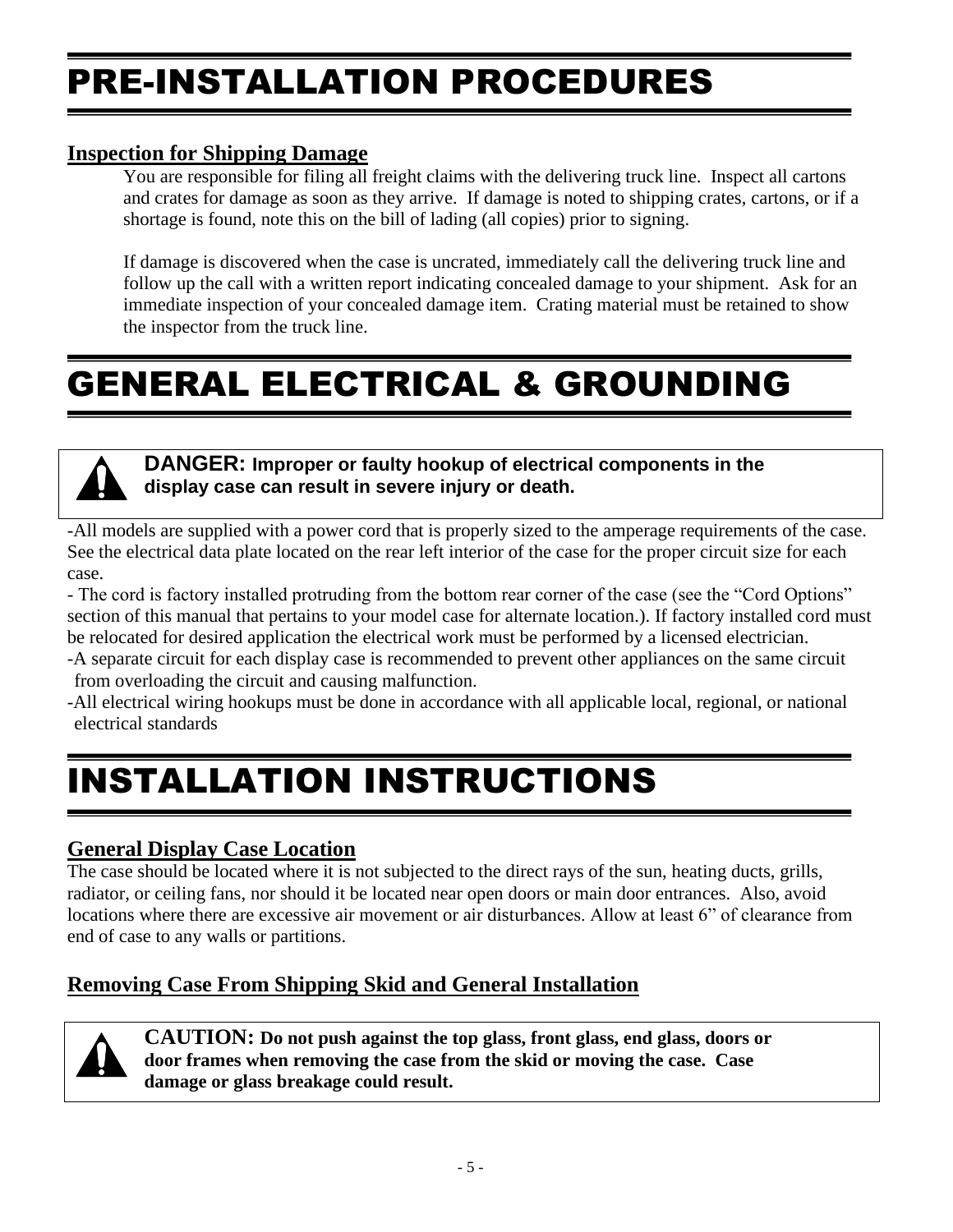- 1. Remove crate top and sides and note missing or damaged items as explained in the pre-installation procedures outlined above.
- 2. Move the case as near as possible to the final location and before removing it from the shipping skid.
- 3. Remove the (4) brackets that secure the case to the shipping skid.
- 4. Prepare cabinet according to instructions in this section that pertain to your model.
- 5. Lift the case off of skid and into required position. Only lift the case from the frame channels located on each end of the case
- 6. Fasten each case to cabinet with the (4) #12 screws supplied.
- 7. Route electrical cord according to instructions in this section that pertain to your model. Case must be sealed to the counter using a NSF listed sealant.
- 8. Install end panels.

### **Cleaning**

For initial setup, clean the case as outlined in the "Weekly Cleaning" section of this manual.

### **Dry CD Model Installation**

### **Cabinet Preparation**

The CD models require (2) ½" dia. case fastening holes to be drilled through the counter top surface to attach case to counter. Use the diagram below for hole placement location.

**IMPORTANT:** When placing cases in a line up the number of end panels used will be different. The cut out and hole placement dimension will need to be adjusted for each particular line up circumstance. See LINE UPS INTALLATION section of this manual.



### **CORD OPTIONS**

CORD OPTION1: The electrical cord is shipped from the factory protruding from the bottom rear corner of the cases base. A 1-1/2" dia. hole must be drilled through the counter for the power cord clearance. See diagram below for hole placement location.

CORD OPTION 2: An additional electrical cord connection hole is provided in the rear control panel next to the case's controls. A 1-1/2" dia hole through the counter is not required for this option. NOTE: Only a licensed electrician must perform the electrical work required to move the cord to this optional position.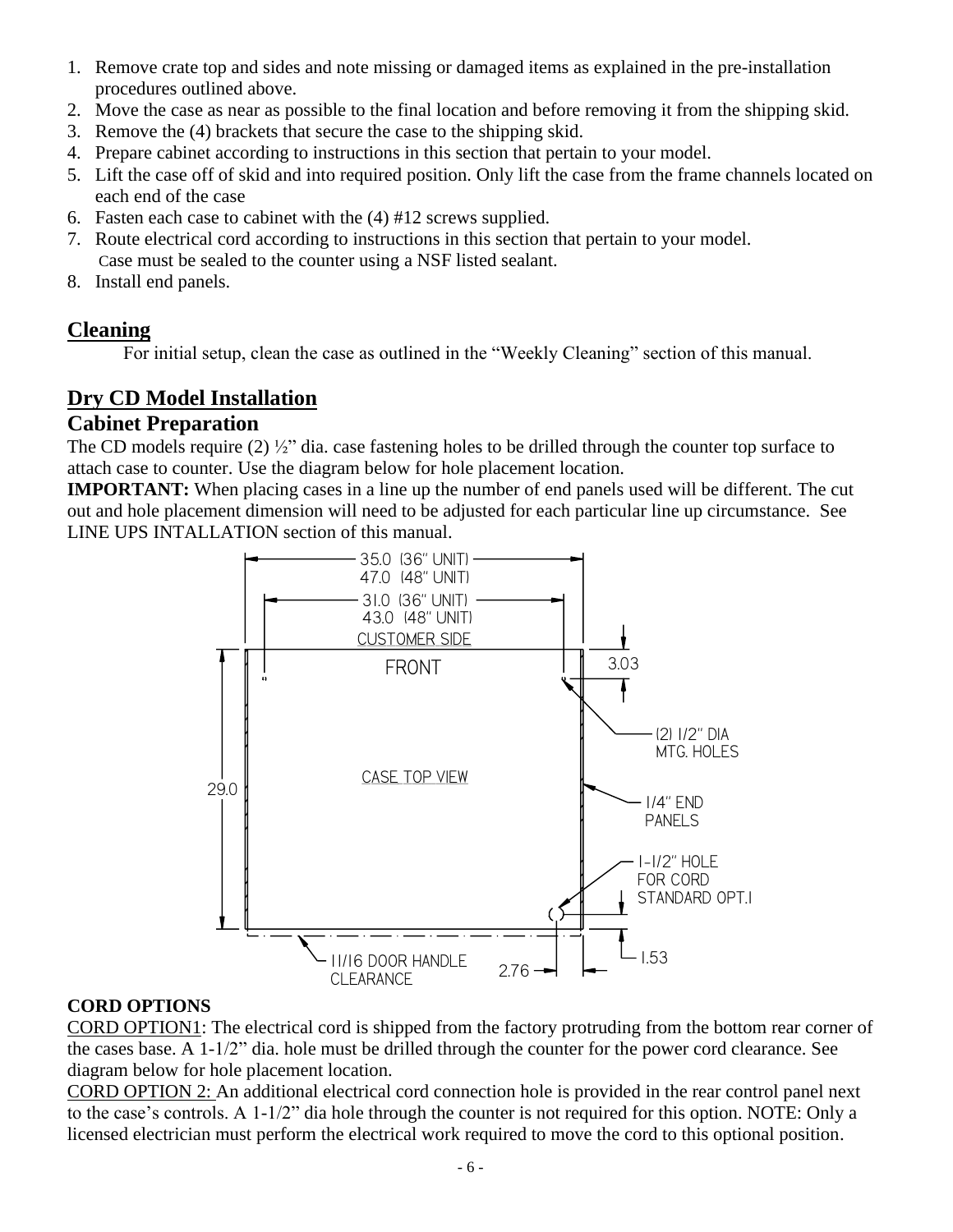### **DANGER: Electric shock hazard. Do not operate unit with panels removed.**

- 1. Remove the (8) screws holding the rear frame panel located under the door track and also remove the 7/8" hole plug located next to the controls in the control panel.
- 2. Disconnect the power cord connections and move the cord and cord strain relief from the bottom hole in the frame channel to the hole in the control panel and reconnect power cord. Plug bottom hole in frame channel with the 7/8" hole plug removed from the control.
- 3. Reinstall the rear frame panel.

### **Refrigerated CRR Self Contained Models**

### **Cabinet Preparation**

The CRR Self Contained models have a large condenser compartment hanging from the rear of the unit that contains the condenser/condensate evaporator unit. This compartment hangs off the rear edge of the counter. The rear of the counter must be open to allow space for this compartment. The countertop top should be flush with countertop back and the first top 8" of cabinet back must be flat with no doors.



**IMPORTANT:** The condenser air inlet and discharge louvers are located in the rear of the case. Do not block these louvers and do not locate them near a source of heat. Clearance of 8" minimum must be maintained for condenser air exchange.

(2) ½" dia. case fastening holes will need to be drilled through the counter top surface to attach case to counter with ¼" X 2" screws provided. Use the diagram below for hole placement location.

**IMPORTANT:** When placing cases in a line up the number of end panels used will be different. The cut out and hole placement dimension will need to be adjusted for each particular line up circumstance. See LINE UPS INTALLATION section of this manual.

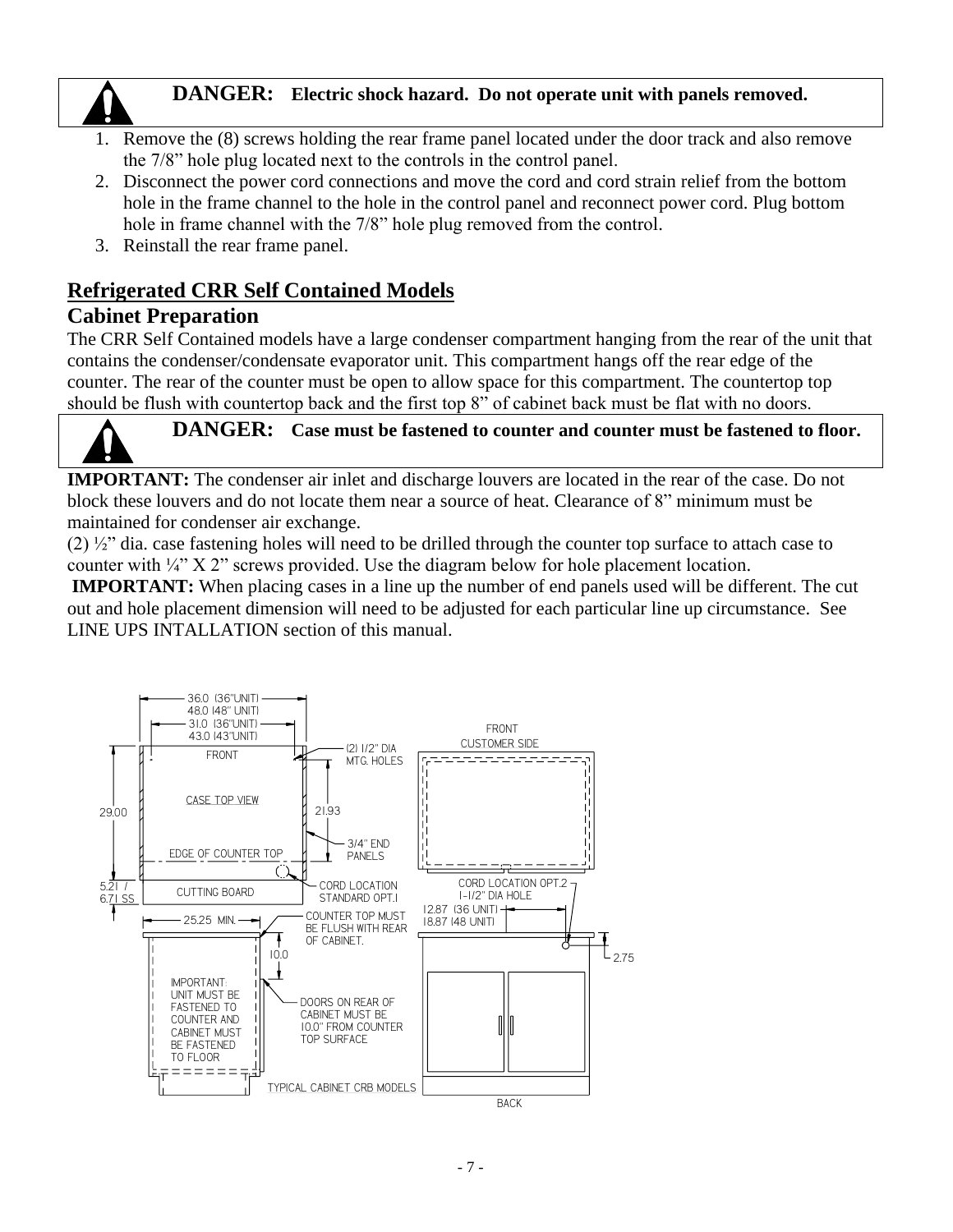### **CORD OPTIONS**

CORD OPTION 1: The electrical cord is shipped from the factory protruding from the A 2-3/4" hole located in the bottom rear corner of the condensing compartment and does not require a hole to be drilled into the cabinet. (You may need to reach up into 2-3/4" hole to retrieve cord.)

CORD OPTION 2: The power cord can also be allowed to drop into counter interior space. This option does not require any rewiring of the case, but does require a hole to be drilled into the back of cabinet.

1. Before placing the case onto the counter remove the (6) screws holding the condenser cover and remove the condenser cover.

2. There is a 2-3/4" hole in the lower corner of the compartment and a 2-3/4" hole plug in the compartment back. Remove the 2-3/4" plug from the back hole and place it into the bottom hole.

3. Install and fasten the case onto the counter.

4. Drill a 1-1/2" hole through the counter back in the location of the 2-3/4" hole for power cord to be dropped into cabinet compartment.

5. Reinstall the condenser cover and the (6) screws.

OPTION 3: An electrical cord connection hole is provided in the rear control panel next to the controls. A  $1-1/2$ " dia hole through the counter is not required for this option. NOTE: Only a licensed electrician must perform the electrical work required to move the cord to this optional position.



# **DANGER: Electric shock hazard. Do not operate unit with panels removed.**

- 1. Before or after the case has been installed onto the counter remove the (6) screws holding the condenser cover and remove the condenser cover.
- 2. Remove the (4) screws holding the rear frame panel located under the door track. Loosen the (4) screws holding the cutting board under each end of the cutting board. Tilt and lift the rear panel out from behind the cutting board.
- 3. Remove the 7/8" hole plug located next to the controls in the control panel. Disconnect power cord connections and move cord and cord strain relief from bottom hole in frame channel to the 7/8" hole in the control panel. Reconnect power cord and plug bottom in frame channel with the 7/8" hole plug removed from the control panel.

4. Reinstall the condenser cover and the rear frame panel and retighten the cutting board mounting screws.

### **Refrigerated CRB Self Contained Models**

### **Cabinet Preparation**

The CRB Self Contained models have a large condenser compartment hanging from the bottom of case that contains the condenser/condensate evaporator unit. This compartment hangs inside the cabinet compartment. The interior of the cabinet must be open to allow space for this compartment and air movement. The countertop must be cut to allow the case's base and condenser compartment to drop into the cabinet interior. Use the diagram below for cutout dimensions.

The condenser air inlet and discharge louvers are located on each side of the case condenser compartment. The cabinet interior must have a divider that isolates intake and the exhaust sides of the condenser air. The provided gasket must be attached to case in divider location to insure a seal between the air intake and air discharge sides of condenser compartment. The Louvers provided must also be installed on each side of these compartments for required condenser outside cabinet air exchange. The louvers can be installed in either the front or the rear of the cabinet, as long there is a min. of 8" air space (drawing shows louvers in rear for reference only). The cabinet compartment must not be used for storage or air restriction may occur. (2) ½" dia. case fastening holes will need to be drilled through the counter top surface to attach case to counter with  $\frac{1}{4}$ " X 2" screws provided. Use the diagram below for hole placement location.

#### **IMPORTANT: Federal Industries reserves the right to deny warranty if the cabinet is not divided internally and the cabinet louvers not installed properly, blocked or located near a source of heat.**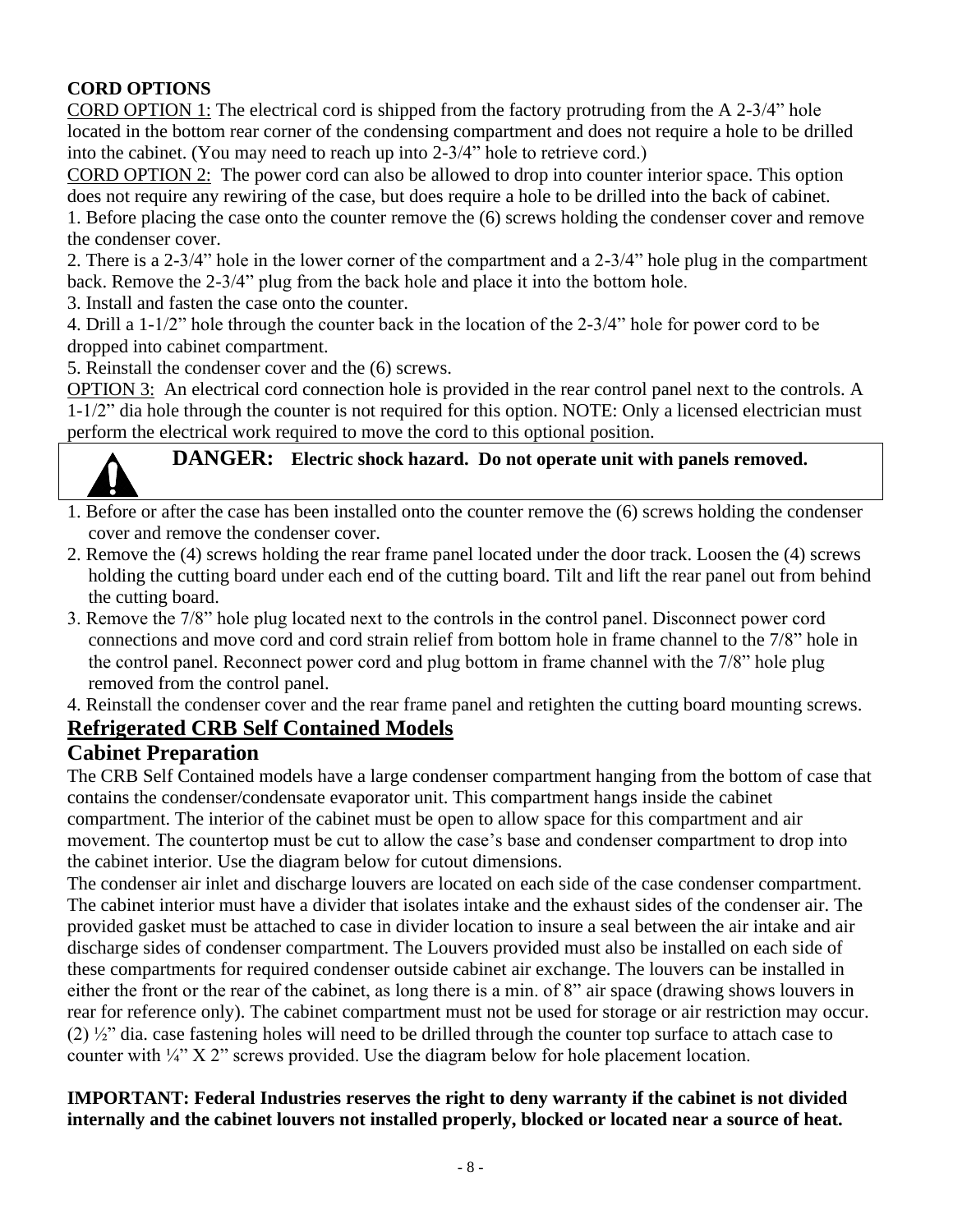**IMPORTANT:** When placing cases in a line up the number of end panels used will be different. The cut out and hole placement dimension will need to be adjusted for each particular line up circumstance. See LINE UP INTALLATION section of this manual.



**CORD OPTION 1:** The electrical cord is shipped from the factory protruding from the bottom rear corner of the base and will fall through the required cut in counter. After the case has been installed and fastened onto the counter, plug cord into a proper power source.

**CORD OPTION 2:** An additional electrical cord connection hole is provided in the rear control panel next to the case's controls. A 1-1/2" dia hole through the counter is not required for this option. NOTE: Only a licensed electrician must perform the electrical work required to move the cord to this optional position.



- 1. Remove the (8) screws holding the rear frame panel located under the door track and also remove the 7/8" hole plug located next to the controls in the control panel.
- 2. Disconnect the power cord connections and move the cord and cord strain relief from the bottom hole in the frame channel to the hole in the control panel and reconnect power cord. Plug bottom hole in frame channel with the 7/8" hole plug removed from the control.
- 3. Reinstall the rear frame panel.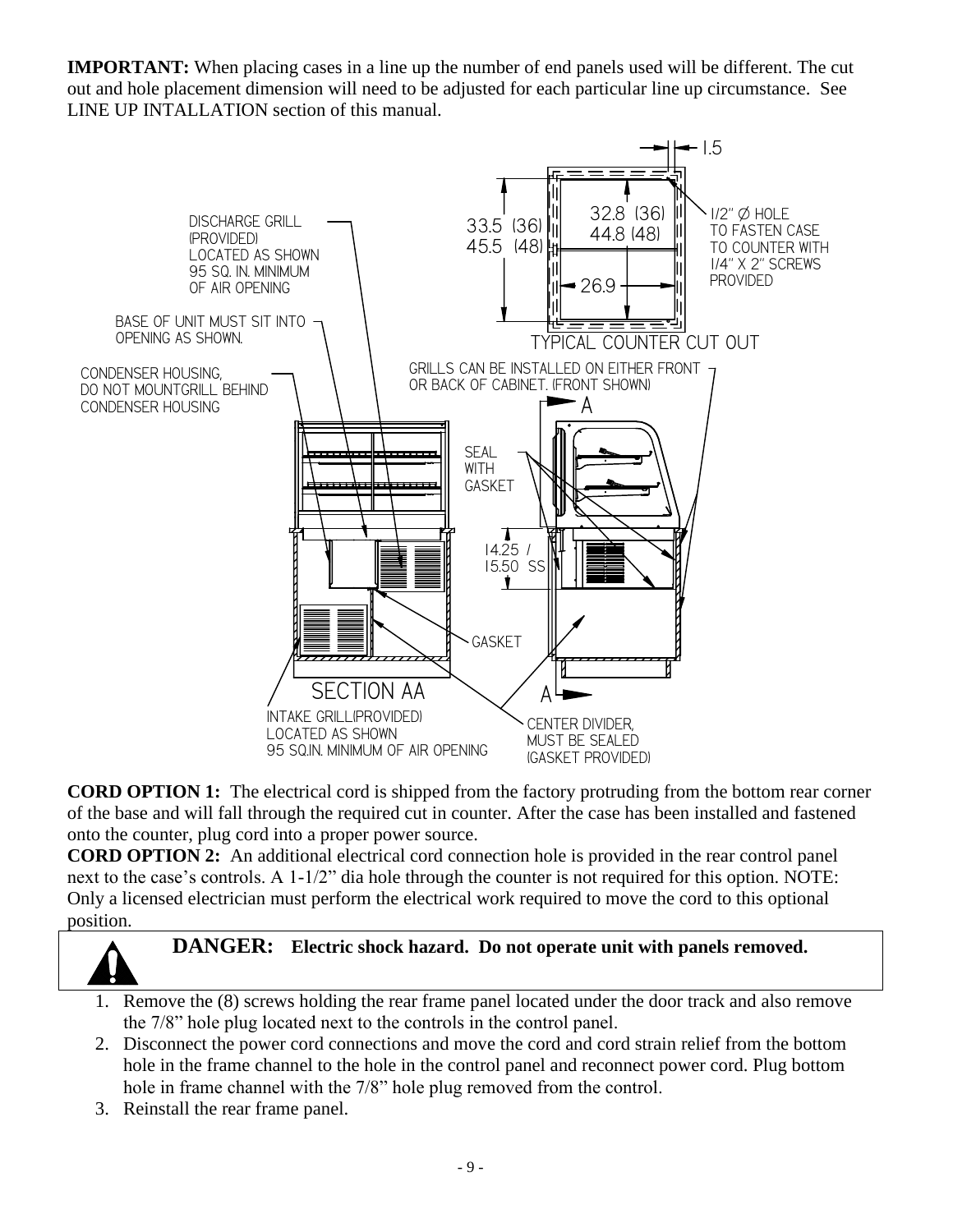### **Refrigerated CRR Remote Models:**

### **Cabinet Preparation**

The CRR remote sets directly on top of the counter and refrigeration and evaporator condensate drain lines must run through the counter top surface. The evaporator condensate drain must run to a floor drain and refrigeration lines to a remote condenser unit

(2) ½" dia. case fastening holes will need to be drilled through the counter top surface to attach case to counter with ¼" X 2" screws provided. A 2-1/2" dia. hole will also need to be drilled through counter top for refrigeration lines and evaporator condensate tube connections. Use the diagram below for hole placement location.

**IMPORTANT:** When placing cases in a line up the number of end panels used will be different. The cut out and hole placement dimension will need to be adjusted for each particular line up circumstance. See LINE UP INTALLATION section of this manual.



### **CORD OPTIONS**

CORD OPTION 1: The electrical cord is shipped from the factory protruding from the bottom rear corner of the cases base. A 1-1/2" dia. hole must be drilled through the counter for the power cord clearance. See diagram below for hole placement location.

CORD OPTION 2: An additional electrical cord connection hole is provided in the rear control panel next to the case's controls. A 1-1/2" dia hole through the counter is not required for this option. NOTE: Only a licensed electrician must perform the electrical work required to move the cord to this optional position.



## **DANGER: Electric shock hazard. Do not operate unit with panels removed.**

- 1. Remove the (8) screws holding the rear frame panel located under the door track and also remove the 7/8" hole plug located next to the controls in the control panel.
- 2. Disconnect the power cord connections and move the cord and cord strain relief from the bottom hole in the frame channel to the hole in the control panel and reconnect power cord. Plug bottom hole in frame channel with the 7/8" hole plug removed from the control.
- 3. Reinstall the rear frame panel.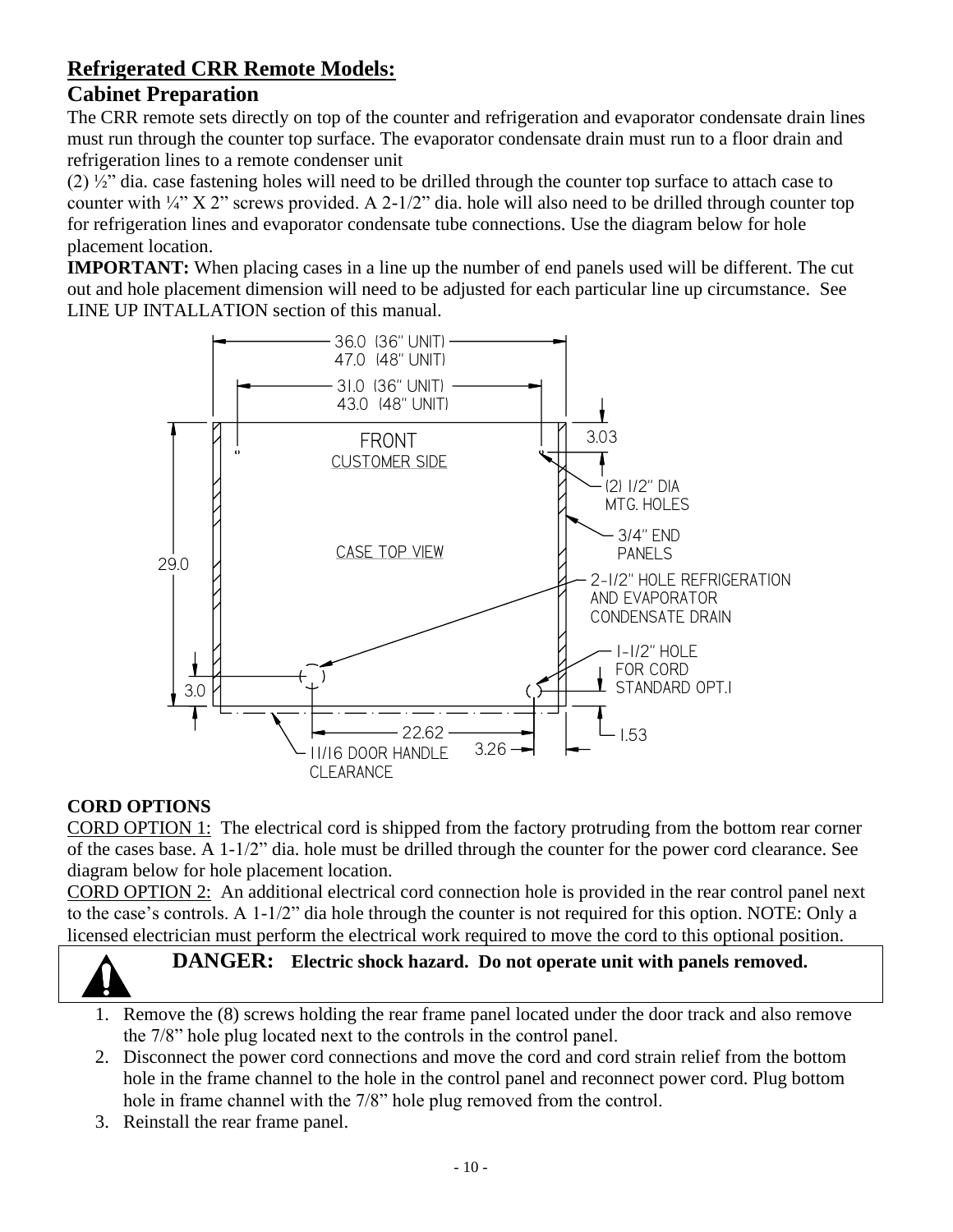### **Connect remote refrigeration lines and condensate evaporator drain.**

- 1. Remove the rear refrigeration line cover by removing the (4) screws on each end of base and the (3) screws from under the rear frame channel.
- 2. Connect remote refrigeration lines through the 2-1/2" hole in counter as described in the Remote Connection section in this manual.
- 3. Connect the provided condensate evaporator drain hose through the 2-1/2" hole in counter by pushing it onto the drain fitting and secure it with provided hose clamp. Run the hose to a floor drain or a remote condensate evaporator pan.

### **Refrigerated CRB Remote Models:**

### **Cabinet Preparation**

The CRB Remote models have a large condensate evaporator compartment hanging from the bottom of case that contains the condensate evaporator pan. This compartment hangs inside the cabinet compartment. The interior of the cabinet must be open to allow space for this compartment. The countertop must be cut to allow the case's base and condenser compartment to drop into the cabinet interior. Use the diagram below for cutout dimensions.

**IMPORTANT:** When placing cases in a line up the number of end panels used will be different. The cut out and hole placement dimension will need to be adjusted for each particular line up circumstance. See LINE UP INTALLATION section of this manual.

The condensate air louvers are located on each side of the condensate evaporator compartment. Do not block these louvers. The louver panel provided with case must be installed in the cabinet to allow condensate moisture to vent. The louver can be placed on any side of cabinet, but must be as near to the top as possible. A 6" minimum clearance must be maintained from cabinet louver.

Also (2) ½" dia. case fastening holes will need to be drilled through the counter top surface to attach case to counter with ¼" X 2" screws provided. Use the diagram below for hole placement location.

**IMPORTANT:** When placing cases in a line up the number of end panels used will be different. The cut out and hole placement dimension will need to be adjusted for each particular line up circumstance. See LINE UP INTALLATION section of this manual

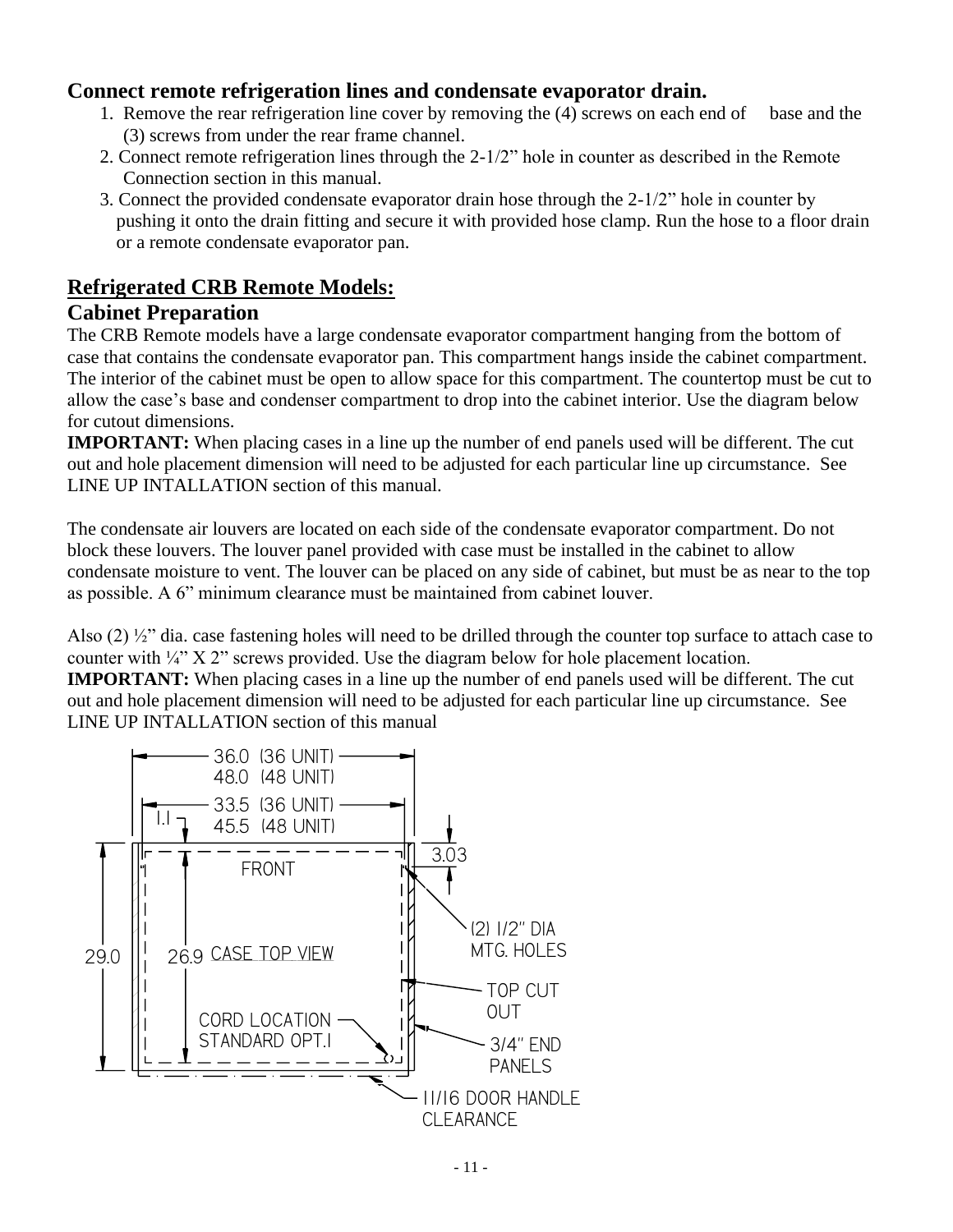### **CORD OPTION**

OPTION 1: The electrical cord is shipped from the factory protruding from the bottom rear corner of the base and will fall through the required cut in counter. After the case has been installed and fastened onto the counter, plug cord into a proper power source.

CORD OPTION 2: An additional electrical cord connection hole is provided in the rear control panel next to the case's controls. A 1-1/2" dia hole through the counter is not required for this option. NOTE: Only a licensed electrician must perform the electrical work required to move the cord to this optional position.



### **DANGER: Electric shock hazard. Do not operate unit with panels removed.**

- 1. Remove the (8) screws holding the rear frame panel located under the door track and also remove the 7/8" hole plug located next to the controls in the control panel.
- 2. Disconnect the power cord connections and move the cord and cord strain relief from the bottom hole in the frame channel to the hole in the control panel and reconnect power cord. Plug bottom hole in frame channel with the 7/8" hole plug removed from the control.
- 3. Reinstall the rear frame panel.

### **Connect remote refrigeration lines.**

- 1. Remove the cover by removing the (4) screws on the bottom of case inside the cabinet compartment.
- 2. Connect remote refrigeration as described in the Remote Connection section in this manual. A 2-3/4 hole through the condensate evaporator compartment is provided.
- 3. Make sure that the drain line has not been dislodged during shipment and that the drain trap is located properly over the water reservoir of the condensate evaporator pan.
- 4. Reinstall evaporator condensate cover.

### **Condensing Unit Air Flow.**

The remote condensing unit must be installed to allow separation of coil intake air and coil discharge air. The coil discharge air must not be allowed to recirculate back into the coil intake. Condensing unit coil intake air temperature should be as cool as possible and should not exceed 80 Degrees F.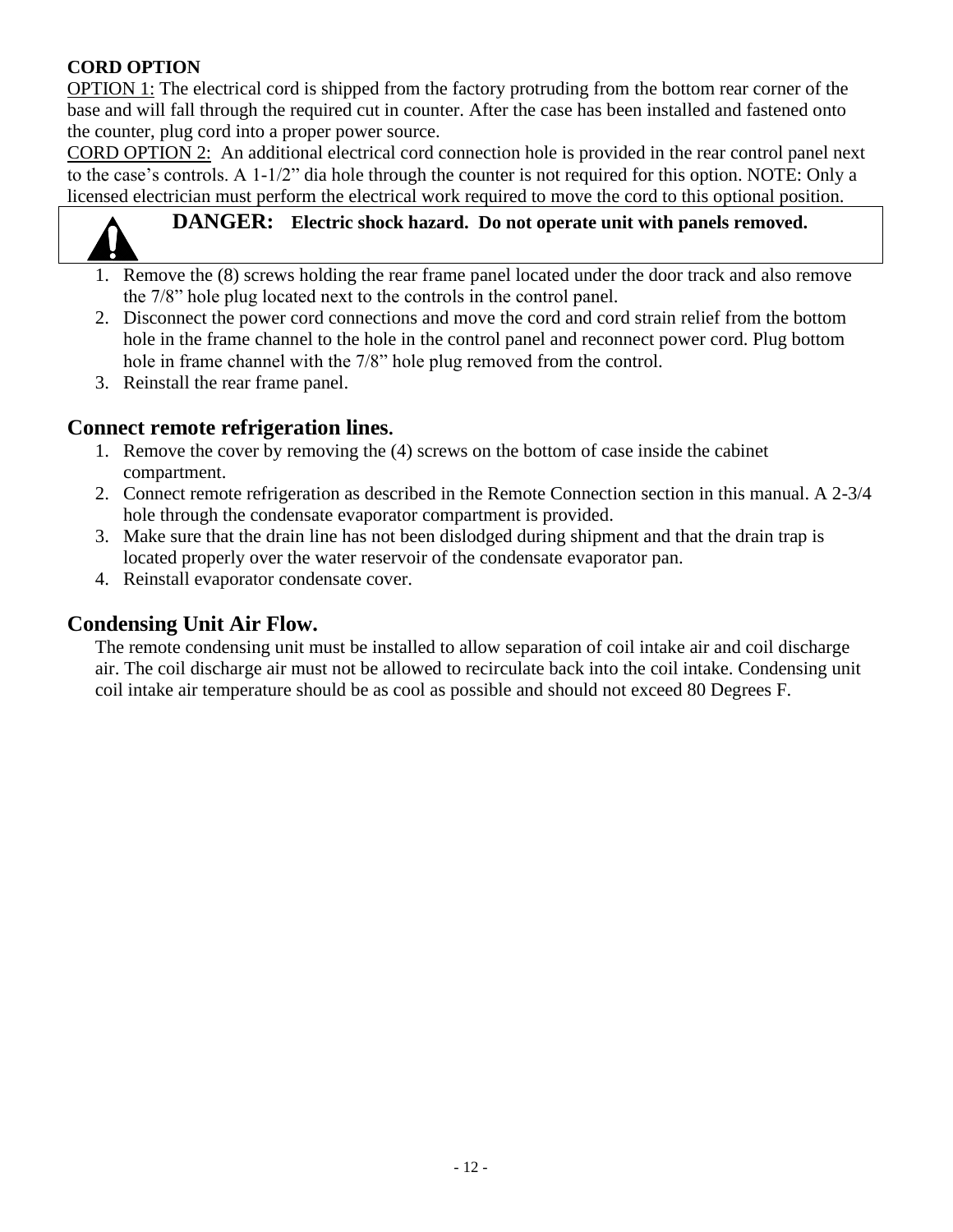### **Refrigeration Installation (Refrigerated units)**

### **Self Contained Models**

The self-contained models are shipped from the factory with a completely operational 134A (before 12/1/19) or 513A (after 12/1/19) refrigeration system and require no modifications or adjustments upon installation.

### **Remote Models**

The remote models are designed to use 134A (before 12/1/19) or 513A (after 12/1/19) refrigerant and shipped from the factory with the evaporator coil, expansion valve, refrigerant solenoid valve and thermostat. The thermostat senses interior case temperatures and opens and closes the refrigerant solenoid valve as needed to maintain proper case temperatures. The condensing unit is optionally supplied from the factory for remote location installation.



- 1. Mount condensing unit indoors as close to the remote display case as practical. The refrigeration line should be as short as possible and must not exceed 30 feet.
- 2. All refrigeration and/or electrical materials between the condensing unit and display case are to be supplied by installing contractor.
- 3. Route properly sized and designed refrigeration lines from the condensing unit to the cabinet. Horizontal suction lines should be pitched downward towards the condensing unit at least ½" per 10' run to aid the oil drainage. A "P" trap must be installed in the suction line at the foot of every riser to insure oil return. Dry nitrogen should be used to flow through tubing while brazing refrigeration lines.
- 4. Suction line must be insulated the entire length with Armaflex (or equivalent). Do not run liquid line inside insulation with suction line.
- 5. The filter drier, sightglass, and low-pressure control are not furnished with remote display case models. The recommended low pressure setting for R134A (before 12/1/19) and R513A (after 12/1/19) refrigerant is 32# cut in and 0# cutout.
- 6. Leak check condensing unit, cabinet, and all connecting tubing. Cabinet and condensing unit tubing should be checked to insure no leaks occurred during shipping or from rough handling.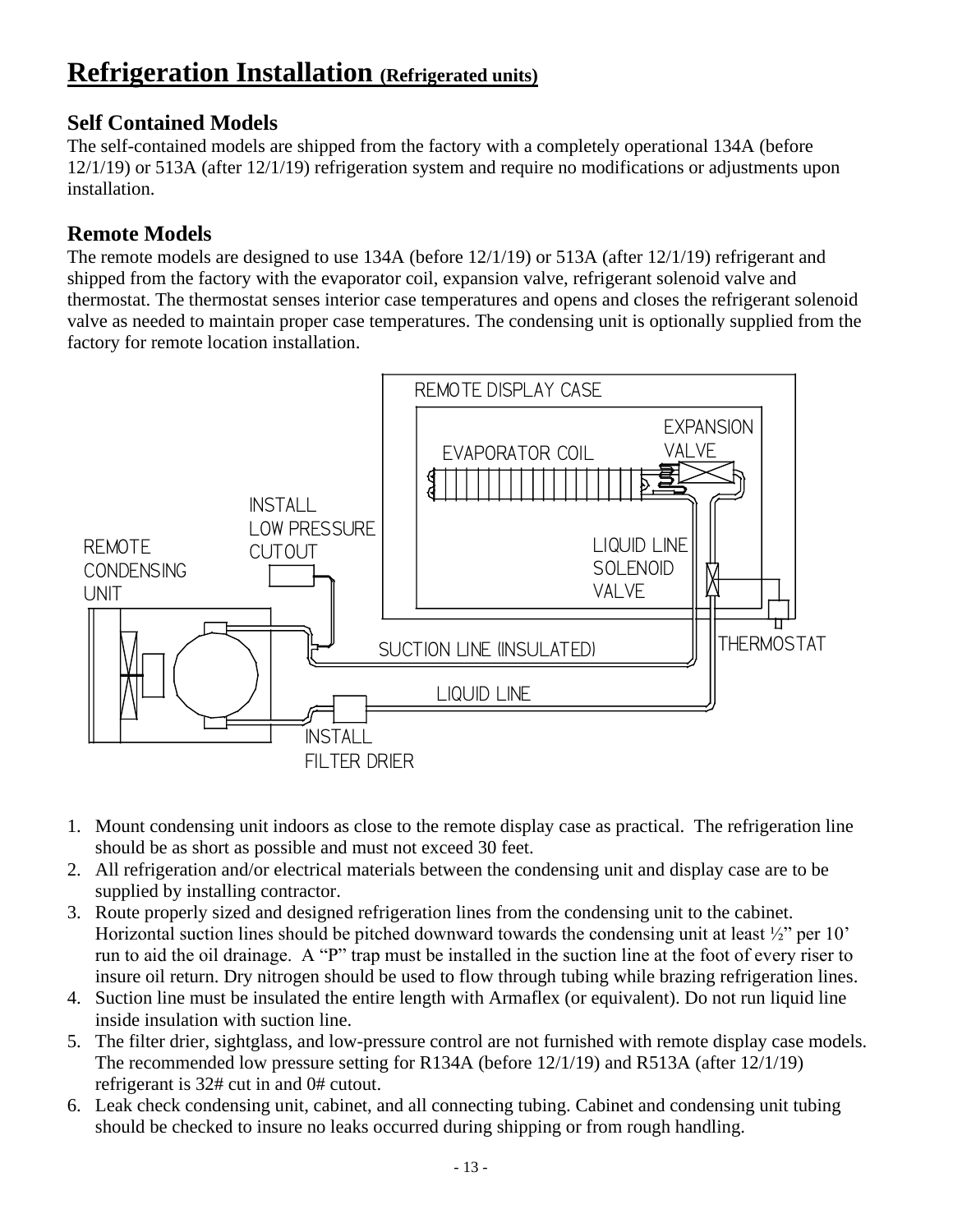Make certain all refrigeration valves are opened and evacuate system to 500 microns. Charge the system with refrigerant type specified on the data plates.

### **Case Line Up Installation**

Follow the "Case Installation" procedures in this manual for each display case that is going to be adjoined in a lined up. Additional cases must be place directly next to the adjoining end of the first case **IMPORTANT: BEFORE CUTTING COUNTER TOP:**

When placing cases in a line up the number of end panels used will be different. The cut out and hole

- placement dimension will need to be adjusted for each particular line up circumstance as listed below. -REFRIGERATED TO REFRIGERATED: (1) 3/4" end panel attached to one of the cases. It does not
	- matter which case.
	- REFRIGERATED TO DRY: (1) 3/4" end panel attached to the refrigerated case.
	- REFRIGERATED TO HOT: (1) 1-1/2" end panel attached to the refrigerated case.
	- DRY TO HOT: (1) 1-1/2" end panel attached to the refrigerated case.

**Note:** The end panel screws and plastic spacers are not used on the case that does not get an end panel when being butted up to a case with an end panel. Remove them from case and discard.

Once the cases are placed together with proper end panel(s). They will need to be pushed together as close as possible keeping the front of the cases in alignment. Once adjoining case is in proper position complete all of the procedures outlined in the "Case Installation" section in this manual before installing the joining kit as outlined below.

### **Top Joining Bracket**



All cases joined together should have a top joining bracket installed to keep the top of the case tight together. There are different brackets included with each case to cover most joining combination needs. If no holes are provided, drill a 1/8" dia x ½" deep hole in location needed for bracket attachment.

- 1. Remove the black plug from the hole located on the upper rear corner of case.
- 2. Find the correct bracket shipped with case and place it over the end panel(s).
- 3. Hold the two cases together as much as possible to eliminate gap and fasten with screw.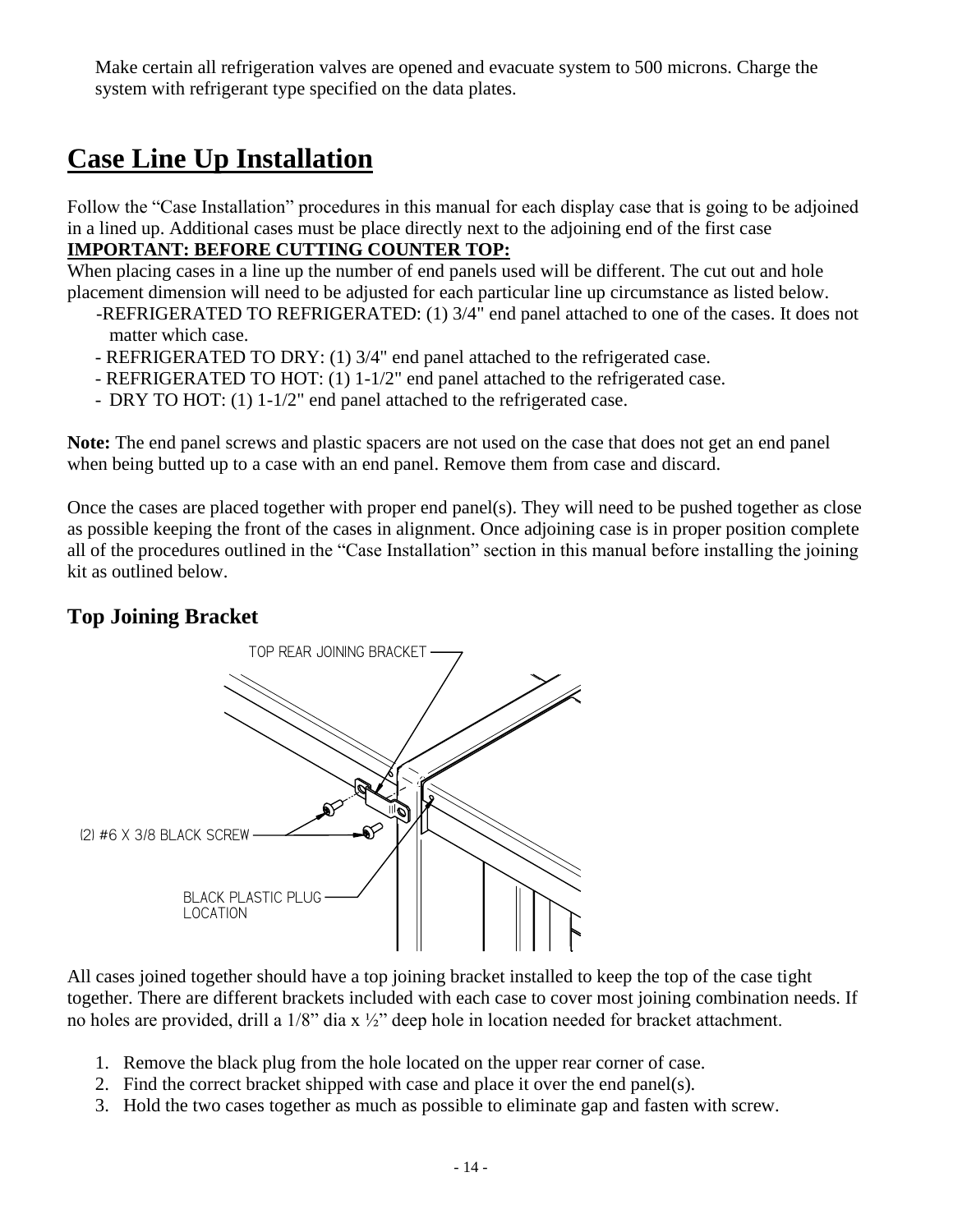### **Bottom Pedestal Joining**



The CRR model cases and cases with optional pedestal have a 2-3/4" pedestal that sets on top the counter. When these cases are joined there is a gap between the pedestals. Two joining plates are provided for these models.

The front plate is attached with self adhesive tape as follows:

- 1. Clean the front corner area on pedestal with rubbing alcohol
- 2. Remove adhesive backing strips from pedestal joining plate.
- 3. Center plate over opening and press firmly into place.

The rear plate must be attached with provided screws as follows: (Screw removal will be required to access condenser compartment so do not use adhesive backing.)

- 1. Center plate at top of condenser compartments directly below cutting boards.
- 2. Mark location of (2) screw holes in cover plate on to each condenser panel.
- 3. Attach cover plate with (2) self drilling screws.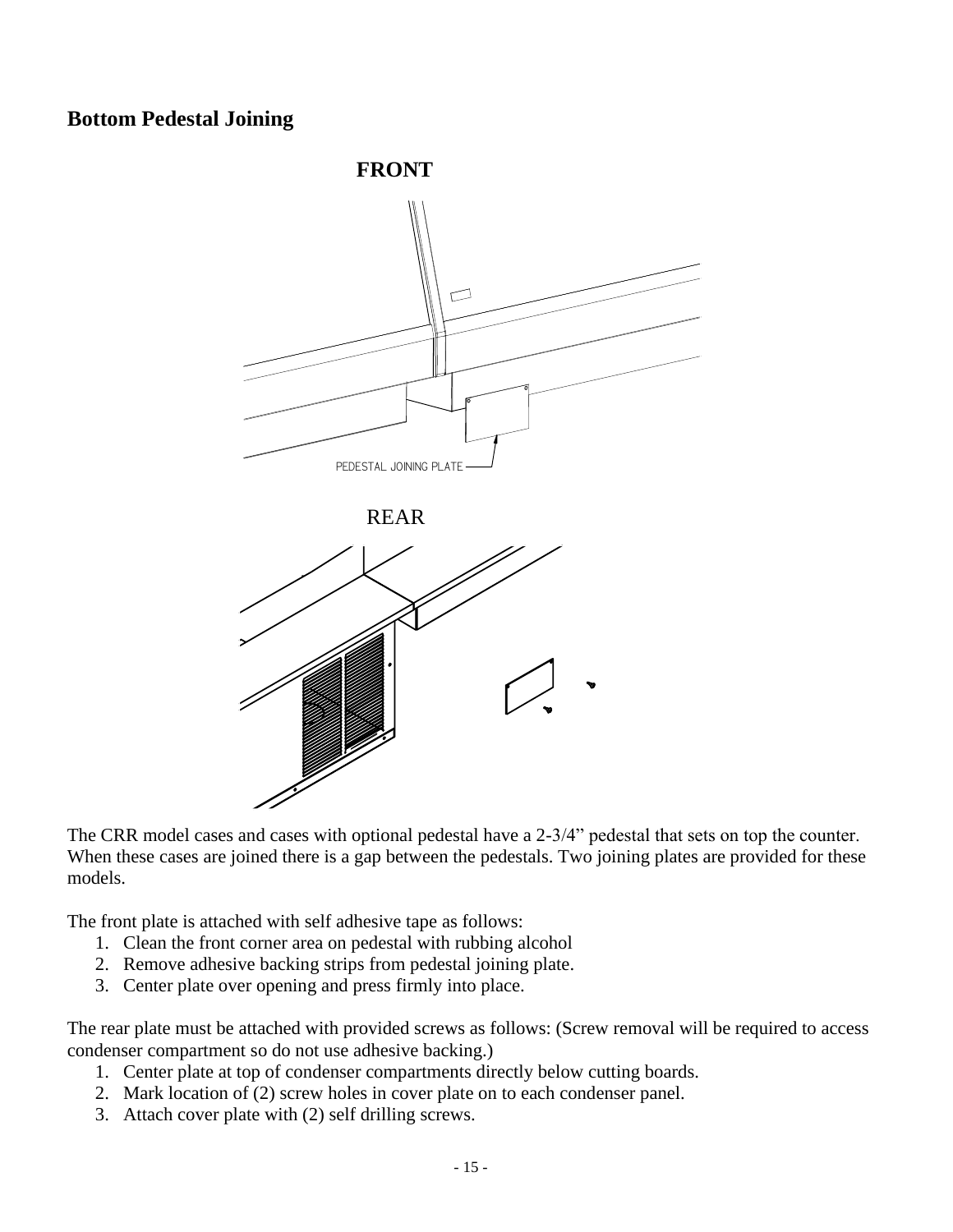### END PANEL NSTALLATION INSTRUCTIONS



End panels are Ordinarily shipped loose from the factory and need to be installed once the case fastened to the counter. When placing cases in a line up the number of end panels and end panel type will be different for each line up circumstance. See Case Line Up Installation section of this manual.

- 1. Place end panel on to the side of case and align holes.
- 2. Place a plastic spacer on to a screw and install the screw through the hole on end panel and into the case. Do not tighten screws until all (3) screws are started and then snug screws up, but do not over tighten or glass breakage may occur.
- 3. Repeat for all ends that require an end panel.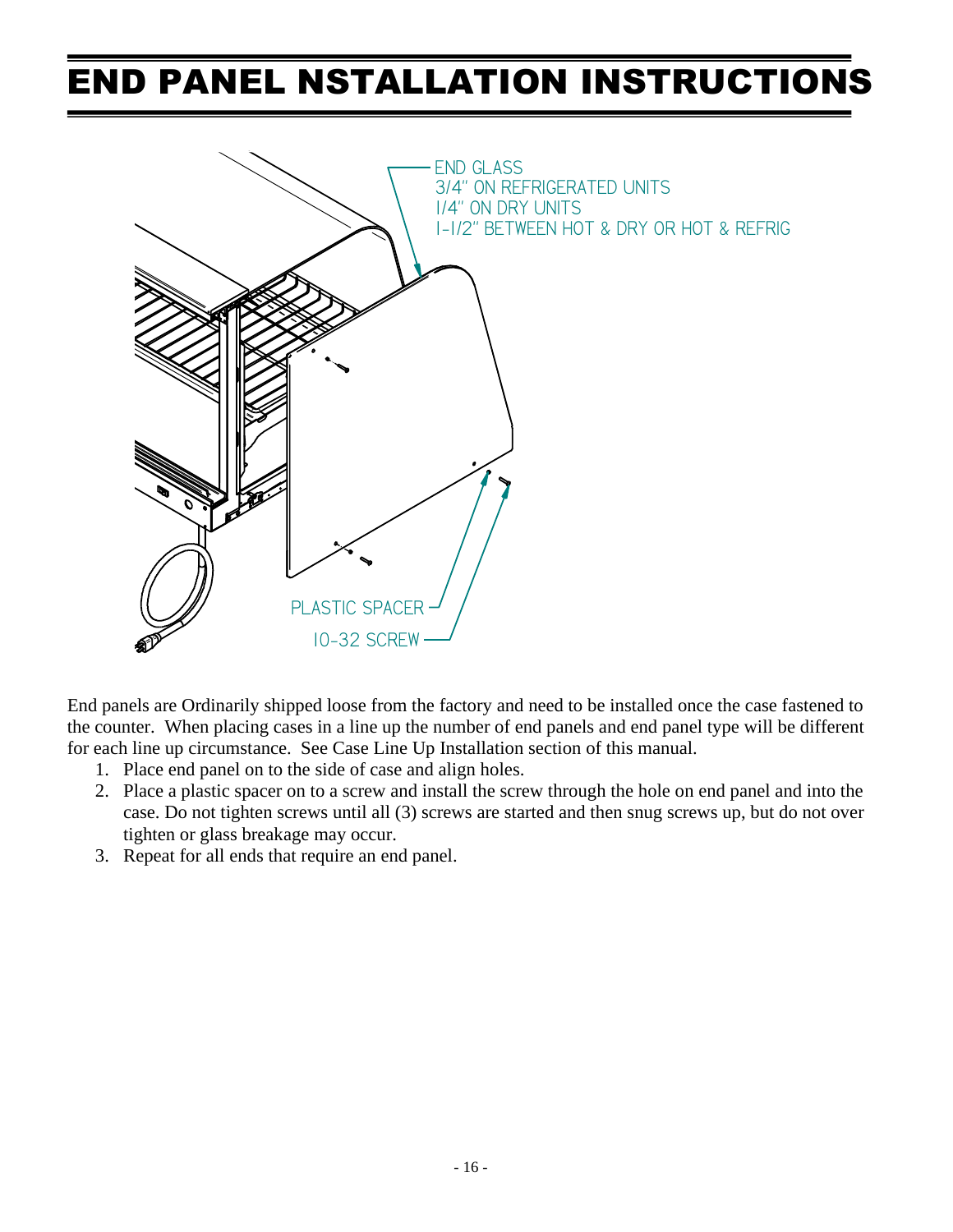## SHELVING INSTALLATION & REMOVAL

### **Shelf Brackets and Supports**

- 1. Turn the light switch to the off position. Remove rear doors as described in the "Rear Door Removal" section of this manual to allow access to interior of case.
- 2. For first time installation, it may be necessary to attach the clear plastic clips to only the shelf brackets located on the side of the shelf light cord. Use the  $6-32 \times \frac{1}{4}$  flat head screws supplied with unit to attach clear plastic clips to the 1/8 hole on the inside of the shelf brackets. It may also be necessary to attach the clear bumper to the outside end towards the side glass of each shelf bracket. The bumper prevents damage to the end glass. These steps may have already been performed at the factory for you. Insert a longer bottom shelf bracket in the desired shelf standard slot on one side of case (bumper side towards end glass). Follow the instruction in the illustration below. Place the additional longer bottom shelf bracket in the same slot in shelf standard on the opposite end of case. Repeat for shorter top shelf tier.



1. Place shelf bracket top hook into desired shelf standard slot.

- 2. Lift shelf bracket top hook to allow shelf bracket bottom tab to clear shelf standard slot.
- 3. Swing shelf bracketbottom tab into shelf standard 3. Drop shelf bracket down to allow shelf bracket top slot.
- 4. Place the desired shelf bracket notch of 0, 6, or 12 4. remove shelf bracket top from shelf standard slot. degrees onto bottom of shelf standard slot.

1. Lift shelf bracket up to allow shelf bracket notch

- to clear the bottom of shelf standard slot.
- 2. Swing shelf bracket bottom tab out of shelf
	- standard slot.
	- hook to clear top of shelf standard slot.
- 
- 3. Hang one end of shelf light housing on the front notch of a shelf bracket and then the other end of shelf light housing on the notch of the shelf bracket on the opposite end. Repeat for each additional shelf tiers. NOTE: On models without shelf lights, use a shelf support instead of a shelf light housing.
- 4. Push shelf light cords into clear plastic clip located on inside of shelf brackets.
- 5. Remove the cap from the appropriate female light sockets. If socket is not being used for a shelf light, the cap must be plugged into socket for entire light system to operate. NOTE: Grip each side of cap firmly and wiggle and pull cap straight out of socket. Do not roll cap during removal.
- 6. Plug in each shelf light by aligning the male pins on the appropriate shelf light cord plugs with the female light sockets and push together. NOTE: Do not roll plug during insertion.
- 7. Hang one end of the shelf support on to the rear notch of one shelf bracket and then on the rear notch of the shelf bracket on the opposite side. Repeat for additional shelf tiers.
- 8. Place supplied shelving onto shelf supports as outlined in the appropriate "Shelf Installation" section of this manual.
- 9. On units with sliding rear doors, re-install both rear doors by lifting top of door into top track and swinging bottom of door onto bottom track. Install door labeled "inner door" first on inner track and door labeled "outer door" second on outer track.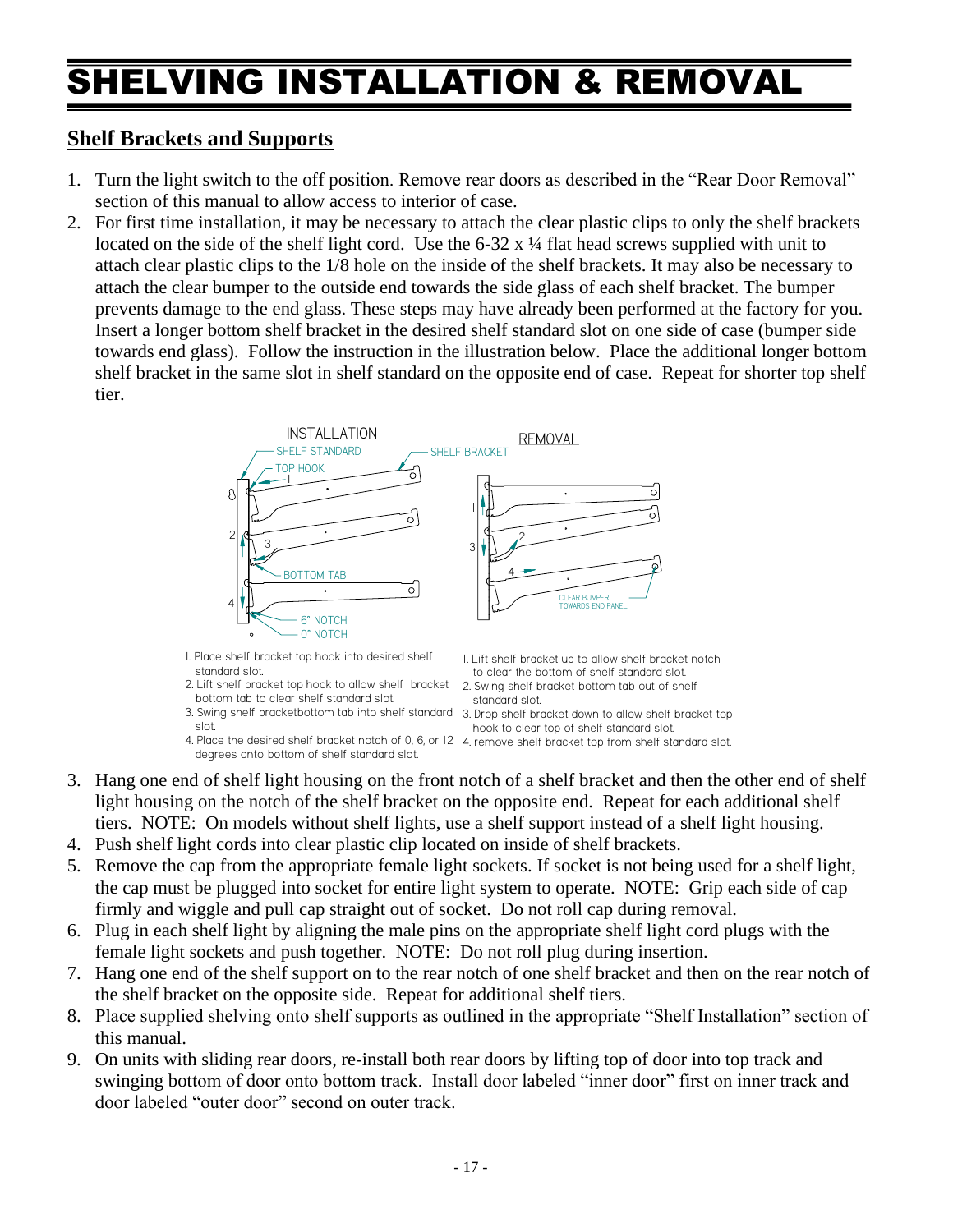### **Shelves and shelf light quantity**

It is not required that all shelves and shelf lights supplied with each case are used. The quantity of shelves and shelf lights can be tailored to your specific needs. If the supplied quantity of shelves and shelf lights are not required, cap unused female socket located in interior of the case mullion with caps supplied.

### **Wire Shelves Installation**

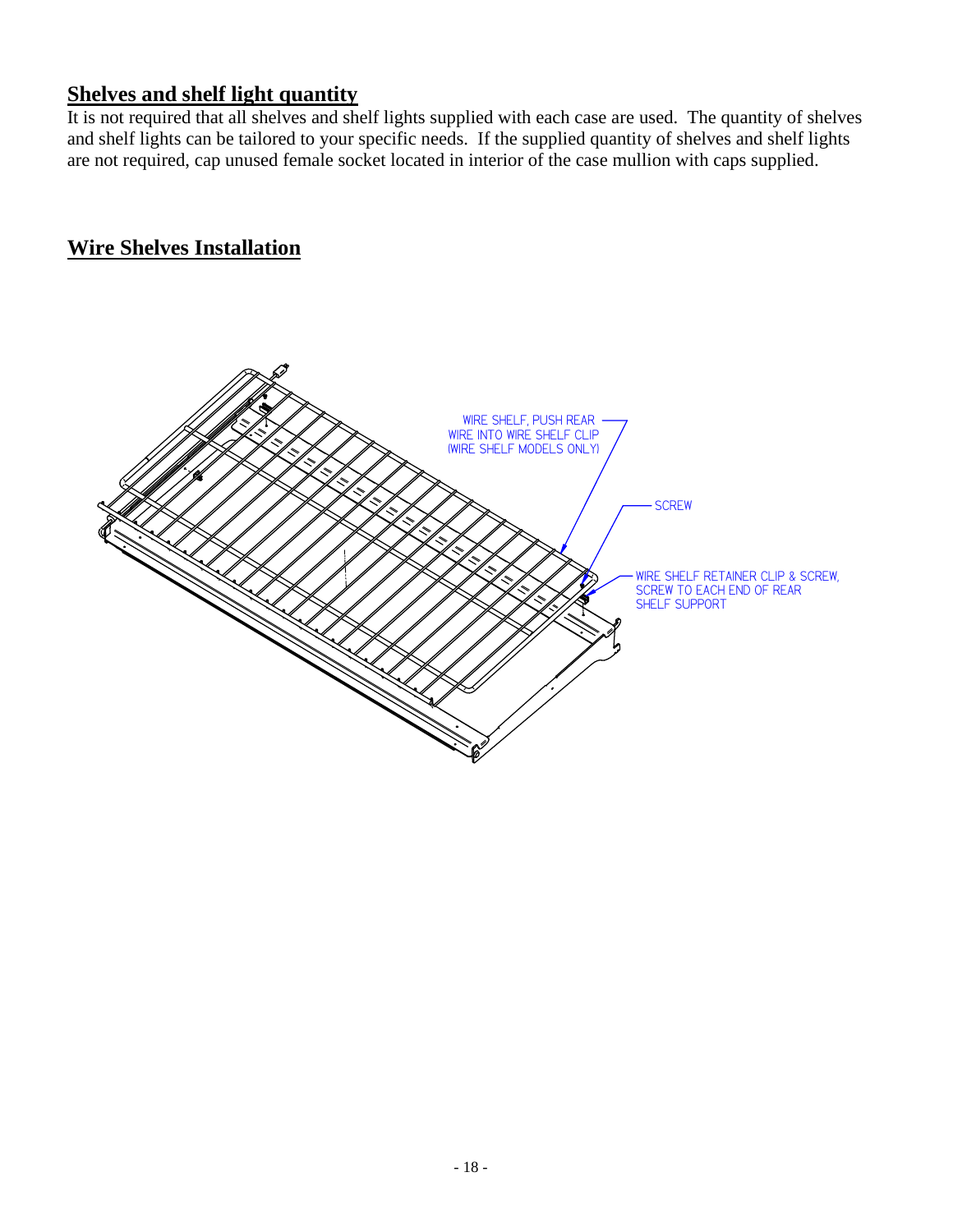### **Glass Shelves Installation**



1. For first time installation attach (2) glass shelf holders to each glass shelf. Remove backing from tape located on flat side of glass shelf holder. Position the glass shelf holders in the (2) far corners of glass. Repeat for each glass shelf. Attach a clear bumper on both sides of the light housing top surface for the front of the glass to set on. This step may have already been performed at the factory for you.

NOTE: Clean area of glass where glass shelf holder is to be located with rubbing alcohol and let air dry before installing shelf glass holder.

- 2. With rear sliding doors removed, place front of glass shelf onto front shelf light. (On front shelf support for models without shelf lights.)
- 3. Let the rear of the glass shelf onto the rear shelf support so that the glass shelf holder straddles the rear shelf support. If clear plastic clips were factory-installed on top of rear shelf support, remove and discard clear plastic clips.
- 4. Repeat steps 2 & 3 for each tier.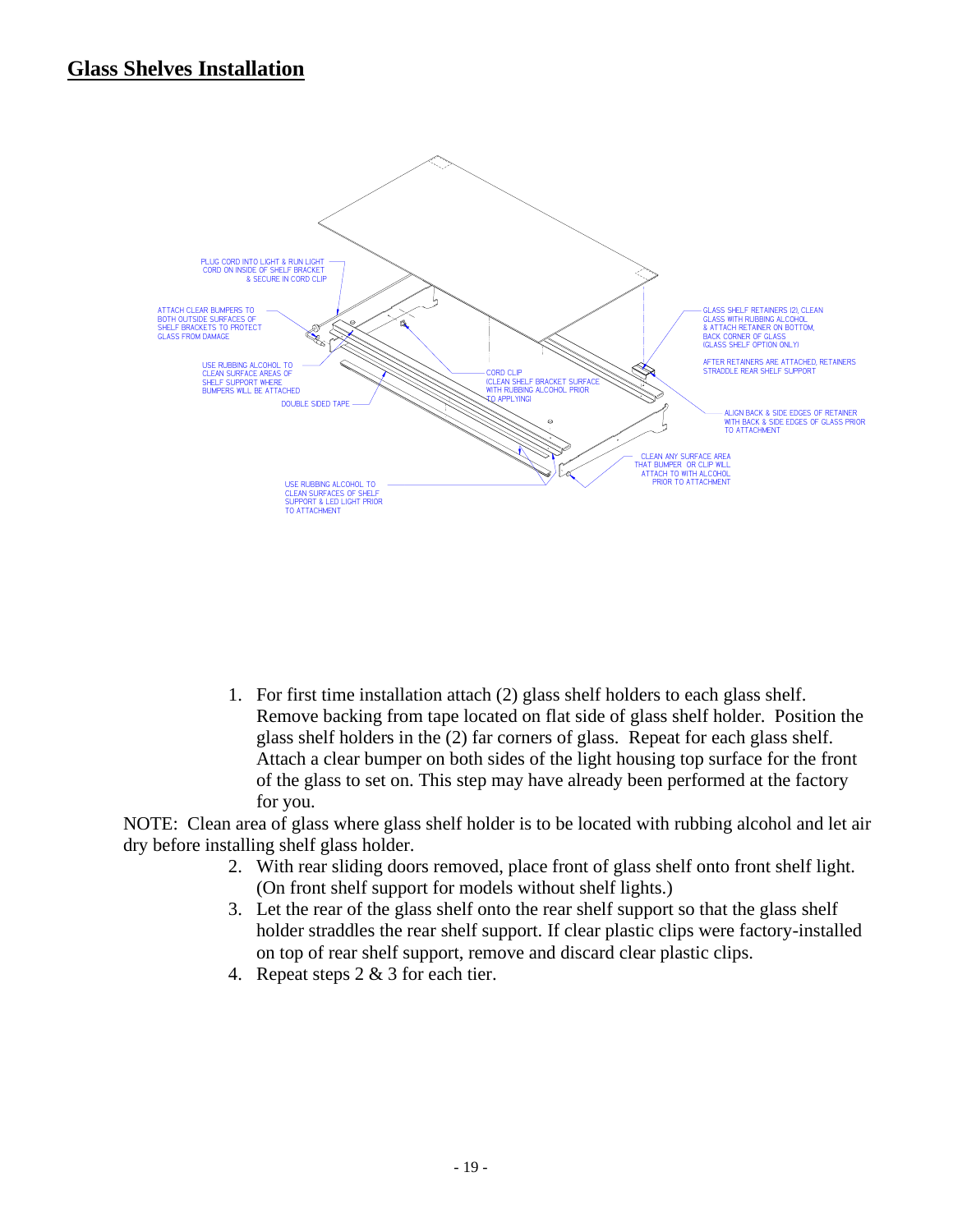### **Metal Selves Installation**



- 1. With rear sliding doors removed, place front of the metal shelf onto front shelf light. (On front shelf support for models without shelf lights)
- 2. Align slots on each side of the shelf with the tabs on the front of each shelf bracket.

# DOOR REMOVAL INSTRUCTIONS

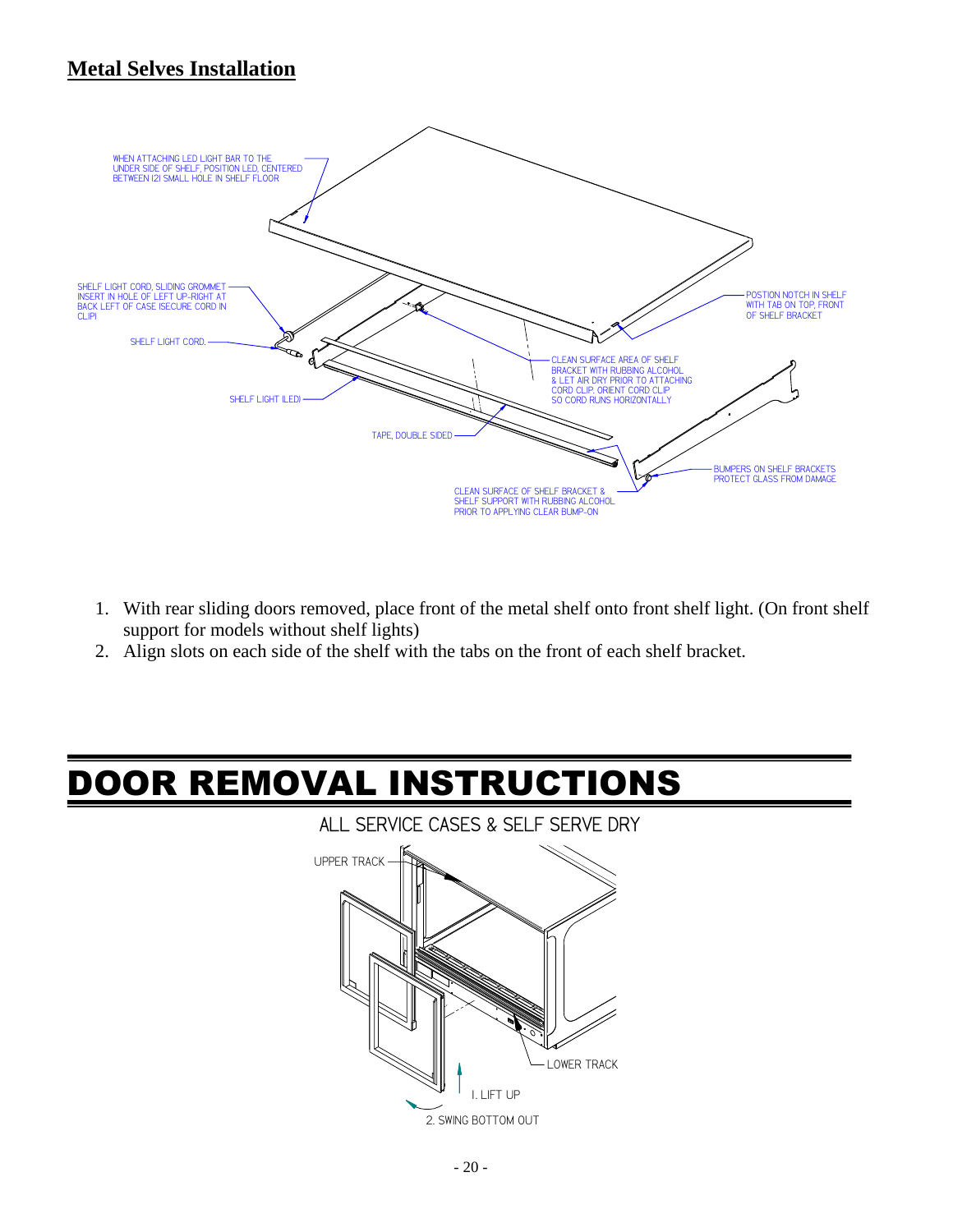- 1. Start with the outer door and lift the door upward until the bottom edge of door clears the lower track and then swing the bottom of the door outward and down out of upper track.
- 2. After the outer door is removed repeat the procedure for the inner door.
- 3. Reverse this procedure for door reinstallation. The doors are not interchangeable.

### 1. LIFT UP 2. SWING BOTTOM OUT SELF SERVE REFRIGERATED CASES T UP 2. SWING BOTTOM OUT UPPER TRACK LOWER TRACK INNER DOOR CATCH INNER DOOR CATCH SLOT INNER LOWER TRACK

- 1. Start with the outer outside door and lift the door upward until the bottom edge of door clears the lower track and then swing the bottom of the door outward and down out of upper track.
- 2. Remove the outer inside door using the same procedure.
- 3. The inner door set can then be removed using the same procedure starting with the inner outside door followed by the inner inside door.
- 4. Reverse this procedure for door reinstallation starting with the inner inside door followed by the inner outside door. Check that the doors slide freely.
- 5. Replace the outside inner door and the outside outer door. Be sure to slide the inner door catch into the inner door catch slot for each door.

Note: None of the doors are not interchangeable and they must be replaced in the same location that they were removed from.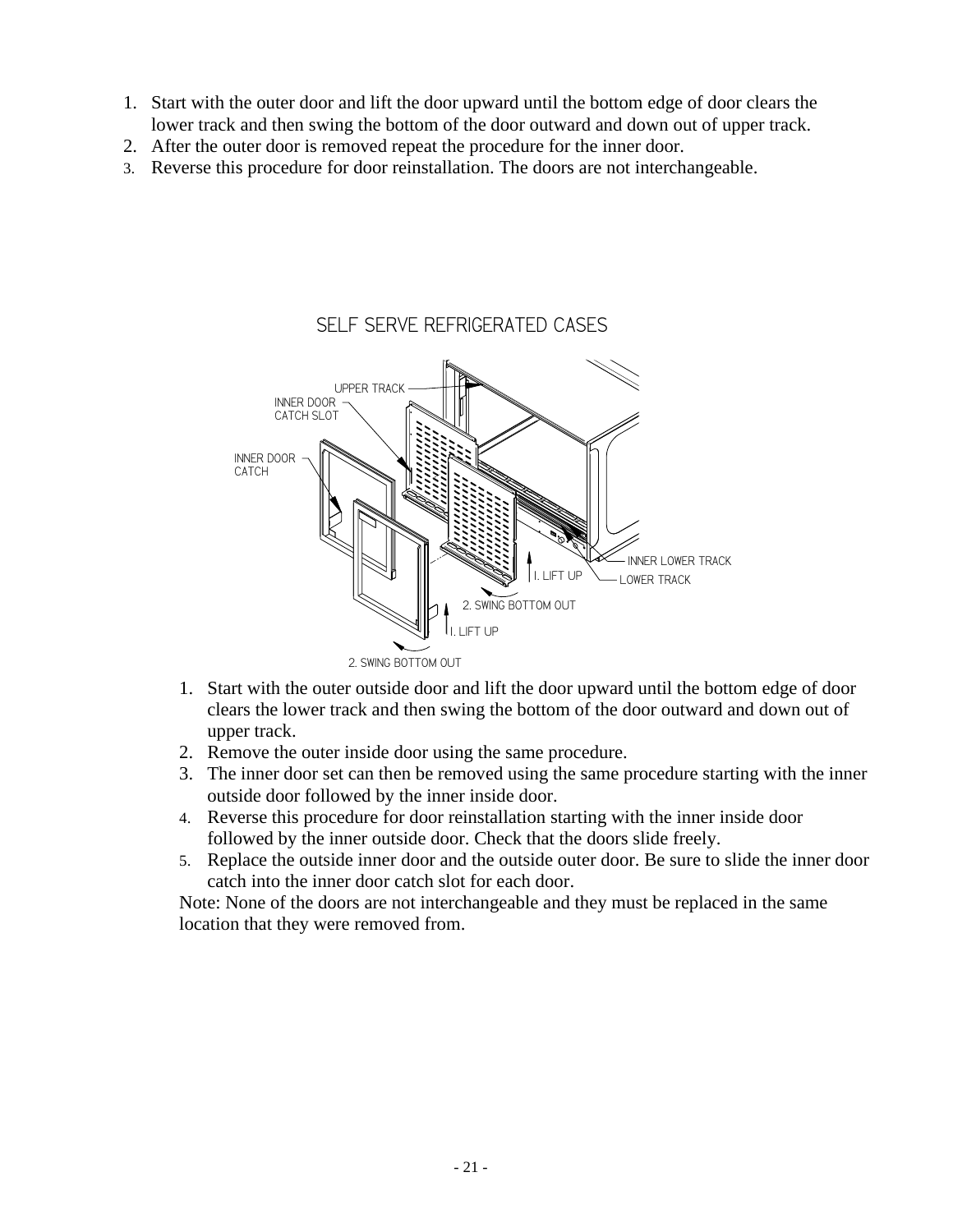## OPERATING INSTRUCTIONS

### **Controls (Refrigerated Units)**

#### *Light Switch*

This switch controls the power to the lighting circuit. The switch rocker is red in the "on" position, black in the "off" position.

#### *Temperature Control*

This controls the refrigerated side by cycling the compressor/condensing unit. It has an "off" position and the coldest setting when the knob is set all the way in the clockwise position. Set this control at the lowest setting possible, while maintaining desired case temperature.

#### **Controls (Non-Refrigerated Units)**

#### *Power Switch*

This switch controls the power to the lighting circuit and to the optional interior fan if supplied. The switch rocker is red in the "on" position and black in the "off" position.

#### **Shelves**

Each display is furnished with shelves that are adjustable up and down and can be tilted in two angular positions. See "Shelving Installation & Removal" section of this manual for proper installation, adjustment and removal of shelving.

### **Rear Package Shelf Pedestal (optional)**

The rear package shelf is provided with the 2-3/4" pedestal option. It is not adjustable up and down. And can be removed by loosening the retainer screws under the shelf and sliding out through keyhole slots. After completing shelving installation as outlined in "Shelving Installation and Removal" section of this manual you may begin placing product into the display case.

### **Placing Product into Case**

- Do not exceed 100 pounds of weight per shelf. Heavy product should be distributed evenly across the entire shelving area.

- Determine desired shelving location and angle before placing product in case. Product must be removed to readjust shelf location and angle.

### **(Refrigerated Models)**

- Do not overhang the front of wire shelves with product. Product may overhang rear of shelf, but allow a minimum of 1-1/2" between product and rear door. Improper clearance in front and rear of shelf will block the refrigerated airflow and could cause product loss.

-Do not block the slots along the front or rear of the case display pan. Covering these slots will block the refrigerated airflow and could cause product loss.

-The display pan is removable for cleaning and can become dislodged in shipment. To ensure proper airflow and performance of the case, make sure that the display pan is pushed completely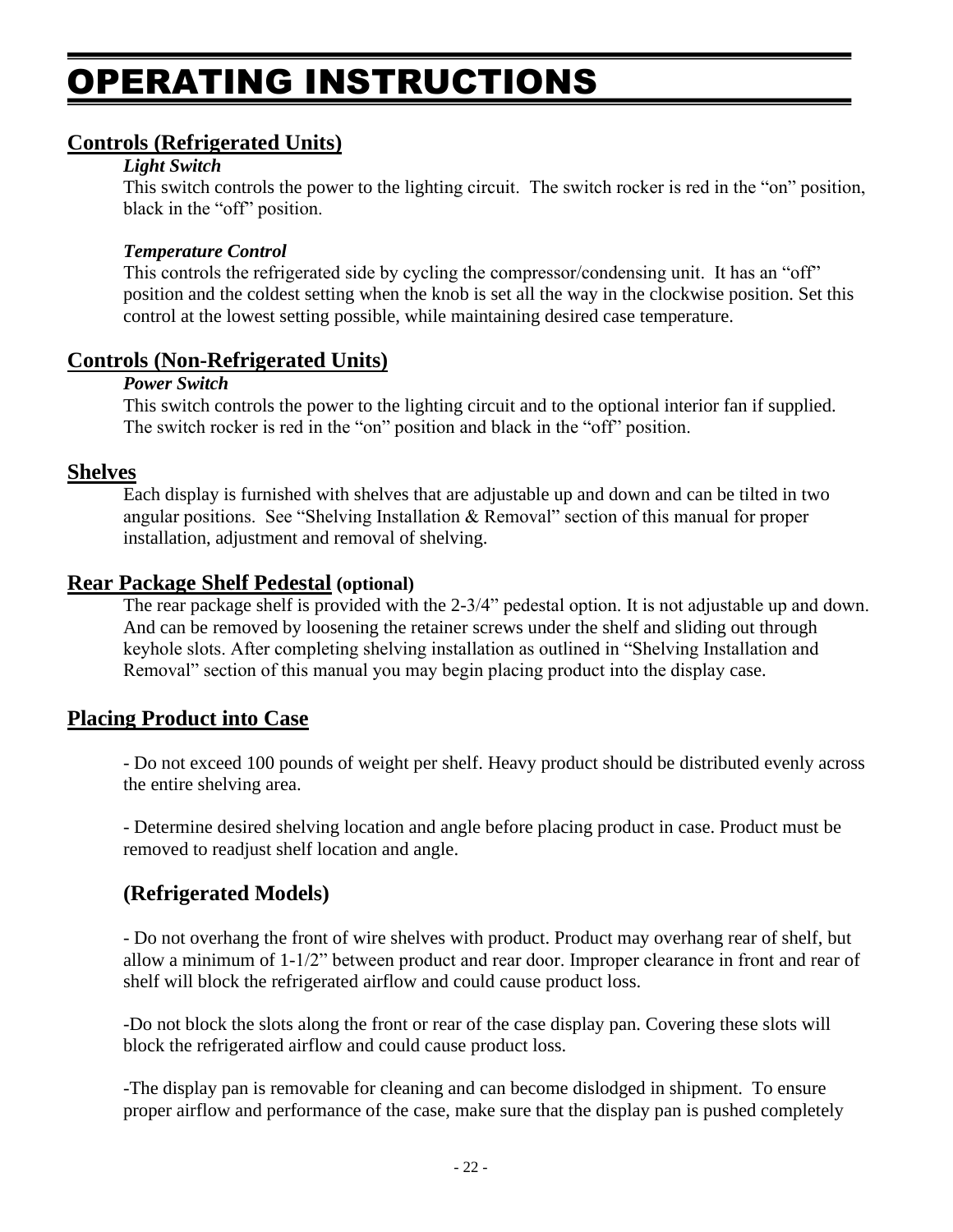down into evaporation tub. Check that the pan is installed properly before placing product the display pans.

-Allow refrigerated models to run for at least two hours before placing pre-chilled product into unit. Turn temperature control to the lowest possible position that maintains required interior cabinet temperature.

### **-CASE SHOULD BE STOCKED WITH PRE-CHILLED PRODUCT ONLY.**

### **ATTENTION:**

**- Federal refrigerated display cases are designed to operate in a maximum environment of 75 DEG. F and 55% relative humidity. Exceeding these limits could cause poor case performance and sweating of glass panels.**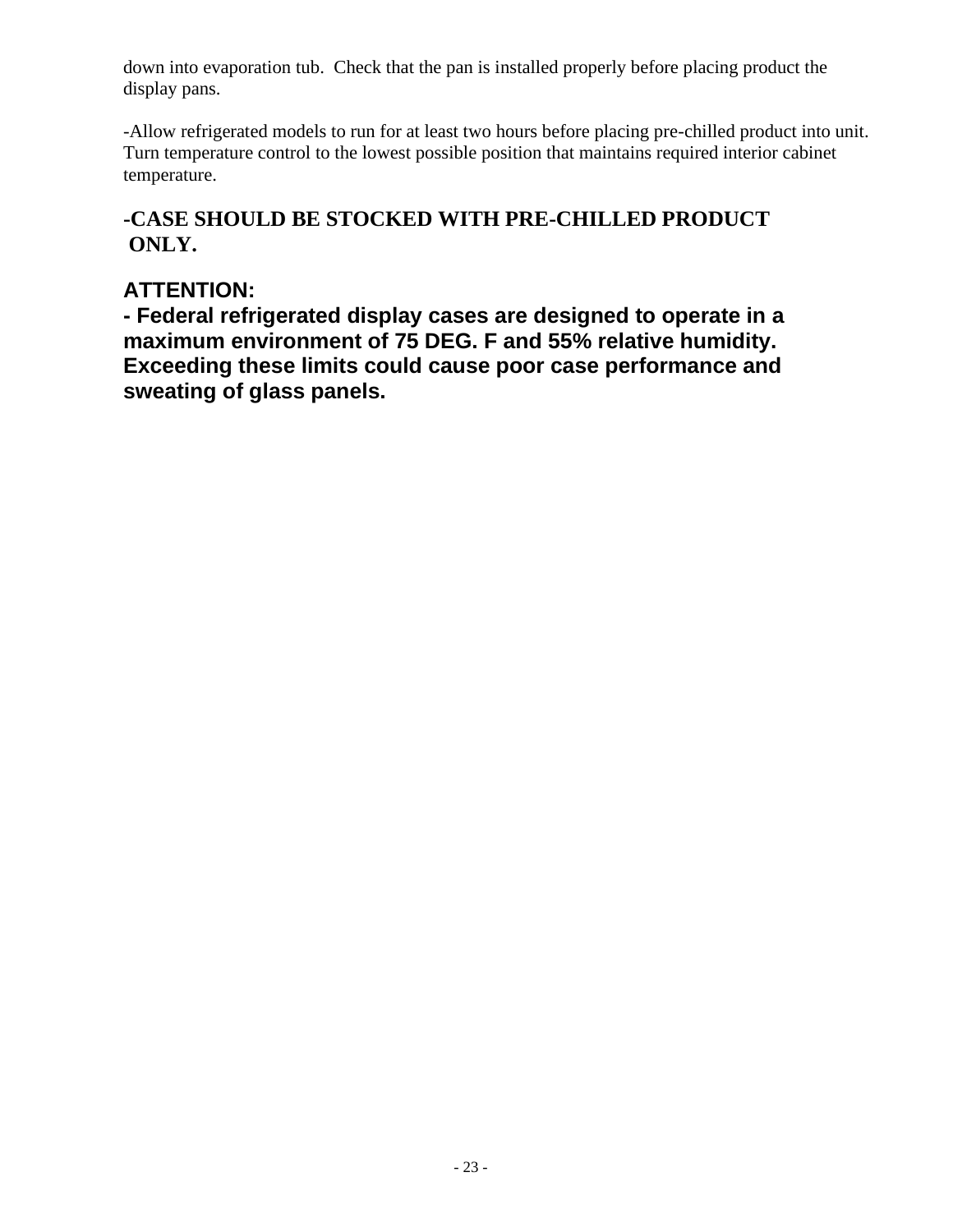### **Electronic Expansion Valve (EEV) After 1/20**

A traditional TXV uses springs and a temperature bulb to open and close a valve port that controls the flow of refrigerant entering the evaporator coil. An electronic expansion valve (EEV) controls the refrigerant flow much more precisely, increasing the performance and efficiency of the refrigeration system. The EEV controls the flow of Refrigerant by opening and closing the valve port based on the response to signals sent to the EEV by an electronic controller. The electronic Control bases these signals by processing information provided from a temperature sensor and pressure transducer located on the discharge side of the evaporator coil.

These sensors monitor the evaporator superheat and protects the compressor from any liquid flood back under low superheat conditions.

### **EEV Controller Settings**

The electronic expansion valve controller also allows the use of different types of refrigerants without the need to change the expansion valve.

The controller is set from the factory to run on 449A refrigerant and will not need any changes to the control unless another refrigerant is used.

**Note: Check your State and Local regulations for approved refrigerants for your install location. Federal Industries is not liable for any alternate refrigerants used.**

The control is located in the front of the Condo Pan.

**Note: Never change any of the other setting other than the refrigerant type. It may also be necessary to change the superheat setting only when using a different refrigerant**.





### Changing Refrigerant

- Access the set point mode by pressing and holding the **Button until Ctl displays on the screen.**
- Use the  $\triangle$  up or  $\nabla$  down arrows to advance through the available set points until rFG displays on the screen and press the **computer** botton.
- Use the  $\triangle$  up or  $\triangle$  down arrows until the desired refrigeration displays on the screen and press and hold the **button until rFG** once again displays on the screen.
- Press the  $\epsilon$  to return to escape the settings menue.

### Changing Superheat

- Access the set point mode by pressing and holding the  $f(x)$  button until Ctl displays on the screen.
- Use the  $\triangle$  up or  $\triangle$  down arrows to advance through the available set points until SSP displays on the screen and press the **ENTER** botton.
- Use the  $\triangle$  up or  $\nabla$  down arrows to set the desired superheat displays on the screen and press and hold the **button until SSP** once again displays on the screen.
- Press the  $\epsilon_{\text{max}}$  to return to escape the settings menue.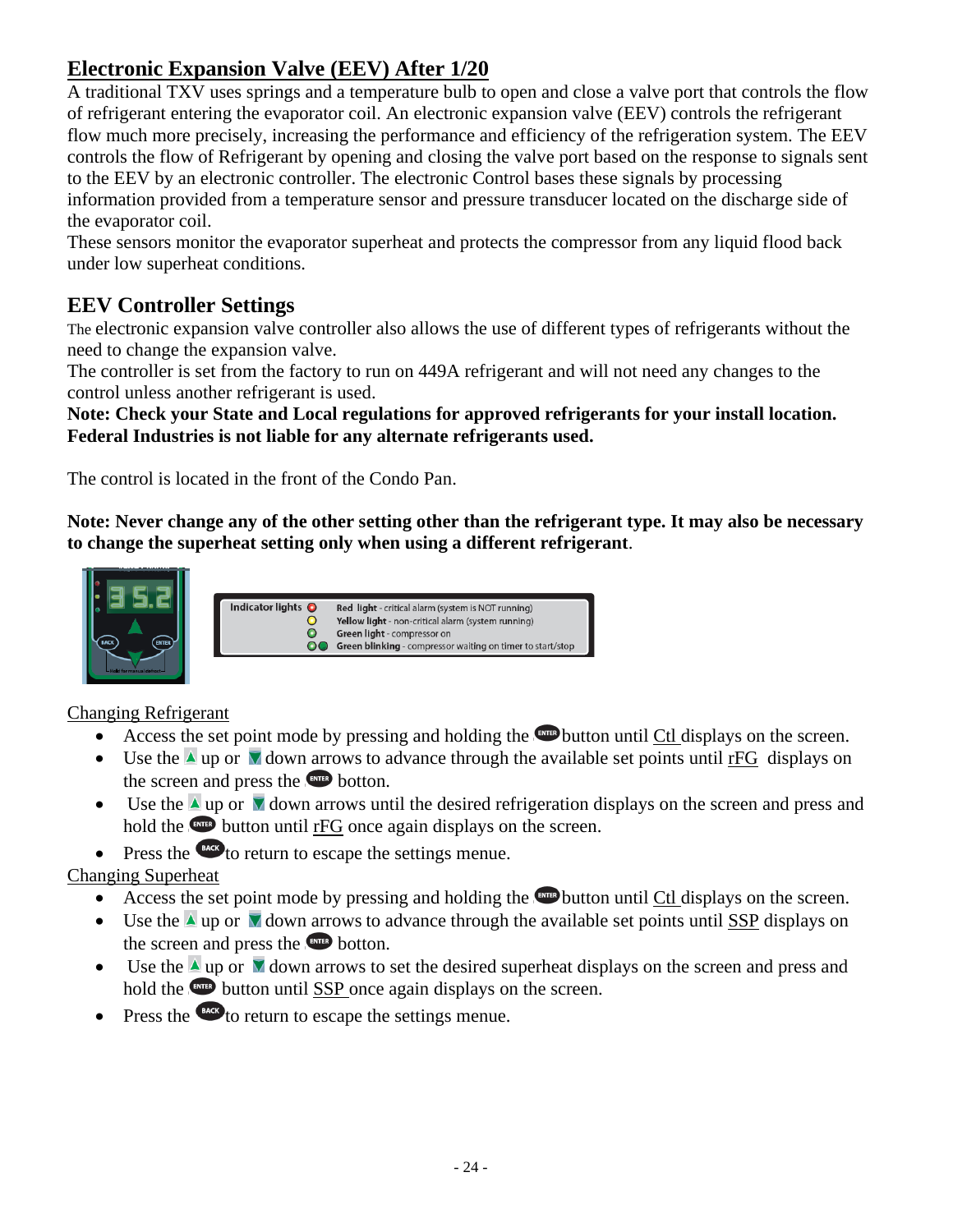### MAINTENANCE

### **LED Light Replacement**

### **1.1 LIGHT REPLACEMENT**

- 1. Remove both rear doors as described in the "Door Removal" section of this manual.
- 2. Remove shelving from unit through rear door opening as described in the "Shelving Installation and Removal" section of this manual.
- 3. Unplug appropriate light cord from socket and remove shelf from unit through rear door opening.

All lights are LED Bar type. If replacement should become necessary, follow the directions below to replace LED lights.

#### **TOP LIGHT**

- 5. Unplug cord from light
- 6. Carefully pry plastic clip tab away from lip on LED light body, with a slight rotational motion, disengage the clip locking tab on each of the plastic clips. Install replacement LED by inserting lip on replacement LED body under the locking tab on plastic clip and snap into place

Re-install cord plug.

#### **SHELF LIGHTS**

- 7. Unplug cord from light
- 8. Use putty knife to pry LED light body from Shelf and or Top Light Liner. It may be useful to slide the putty knife along the length of light once putty knife is between LED light body and component surface. (it is recommended to remove shelves from case when replacing LED lights)
- 9. Remove residual adhesive tape from shelf / top light liner and clean surface with alcohol
- 10. Remove liner from Double Sided Tape on replacement Light
- 11. Use small holes in Top Light Liner & Shelves as a locational guide for LED placement
- 12. Mount light and apply pressure along the length of LED body to ensure good adhesion

Re-install shelf and cord plug.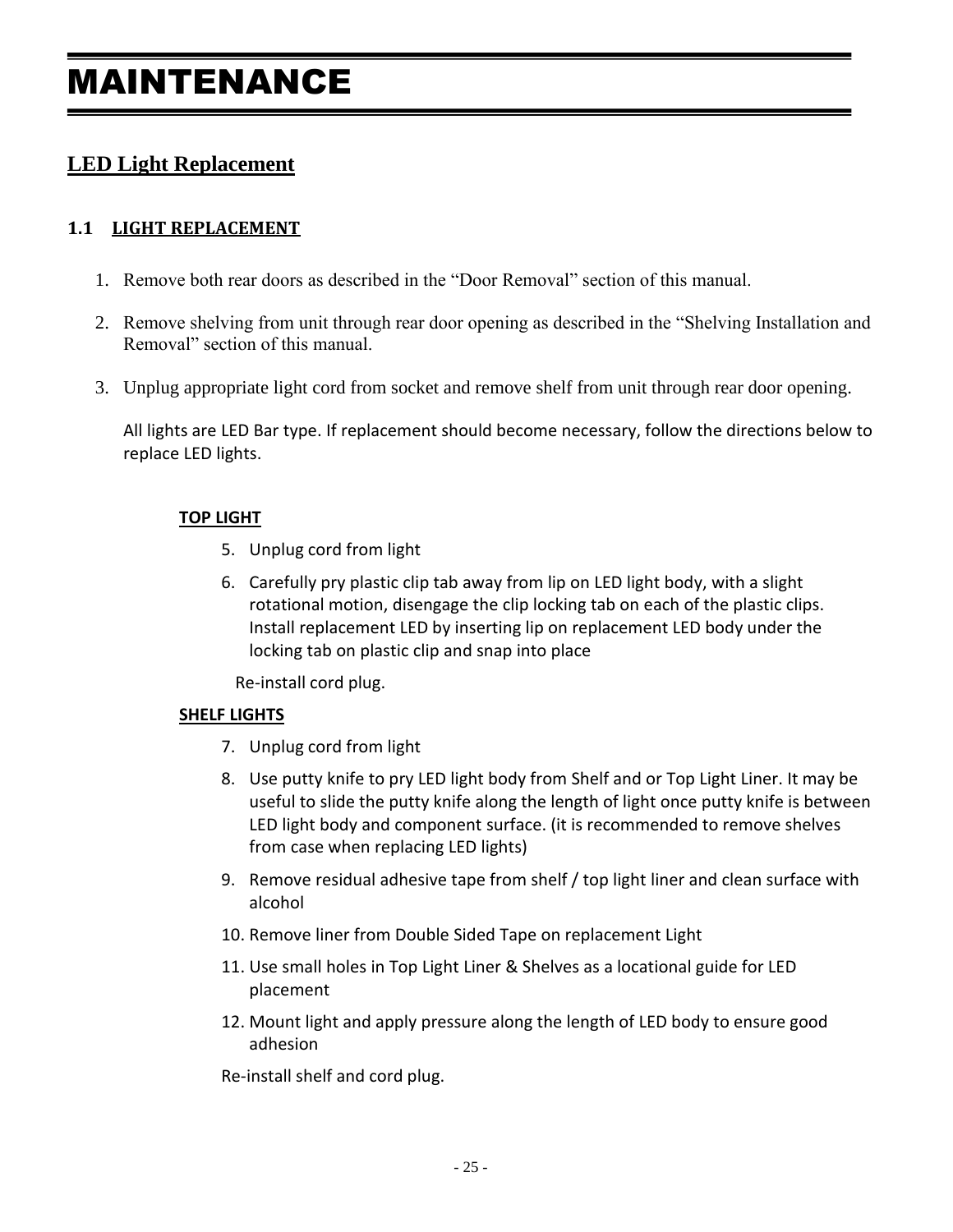## PERIODIC MAINTENANCE

### **Cleaning Condenser Coil (All Refrigerated Units)**

It is very important that the Condenser coil is cleaned on a monthly basis to insure proper refrigeration performance and to prevent compressor failure.

### **Self Contained Refrigerated Units**

- 1. Disconnect power to the unit.
- 2. On CRR models remove the condenser cover located on the rear of the condenser compartment by removing the (6) condensing cover retaining screws.
- 3. On CRB remove both the condenser covers on each side of the condenser compartment by removing the (4) condensing cover retaining screws on each cover.
- 4. Carefully vacuum the front surface of condenser coil. Take care not to bend coil fins with vacuum cleaner nozzle.
- 5. Reinstall condenser covers and condenser cover retaining screws.

## CLEANING INSTRUCTIONS

### **Daily Cleaning**

The case should be cleaned thoroughly, as described in the weekly cleaning section, before it is used for the first time.

| <b>NOTICE:</b> | Avoid splashing or soaking any electrical components with water to<br>prevent electrical damage to the case.                                                                         |
|----------------|--------------------------------------------------------------------------------------------------------------------------------------------------------------------------------------|
| <b>NOTICE:</b> | Shut off lights and power switches and remove all product from case.<br>Allow sufficient time for the unit to reach room temperature before<br>proceeding with cleaning.             |
| <b>NOTICE:</b> | Remove all product from case before proceeding with cleaning<br>procedure.                                                                                                           |
| <b>NOTICE:</b> | Acrylic end panels and top panel require special washing procedures to<br>prevent hazing and yellowing of material. Read cleaning of end panel<br>and top panel procedure carefully. |

Note: For major spills or foreign material buildup perform the weekly cleaning instructions.

- 1. Clean all foreign materials from the door opening.
- 2. Wipe complete interior of case using a damp cloth.
- 3. Clean both sides of the doors and interior and exterior of the front glass using any common window cleaner. IMPORTANT: Do not allow glass cleaner to contact 3/4" Acrylic plastic end panels or Acrylic plastic top panel.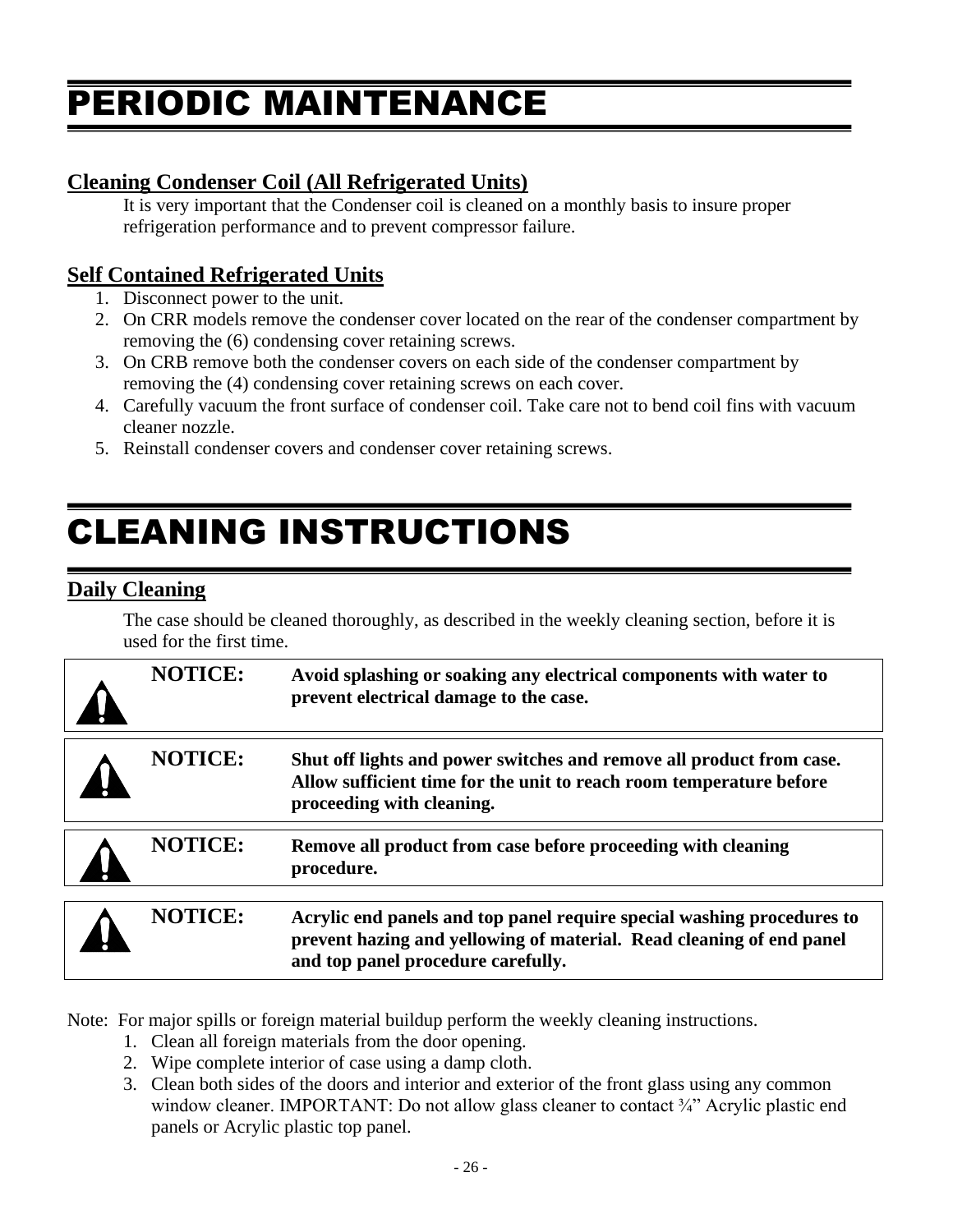4. Clean the end panels and top panel. IMPORTANT: The 3/4" end panels and top panel are Acrylic plastic and special care must be taken to prevent hazing and yellowing of material. Lightly dust (not wipe) surface. with clean soft cloth. Then the surface can be wiped carefully with a soft, wet cloth or chamois. The cloth or chamois must be kept free of grit by frequently rinsing in clean water. Grease and oil can be removed with kerosene. Do not use window cleaners or kitchen scouring compounds. DO NOT use solvents such as Acetone, Benzene, Carbon Tetrachloride, and Lacquer Thinners. A spray wax such as Pledge or Maguire's polish can be applied and wiped with a clean soft cloth. The wax tends to fill in and hide small scratches.

### **Weekly Cleaning**

This procedure is recommended on a weekly basis. It may need to be performed more often if necessary to maintain a clean, sanitary case. The case should be cleaned to this procedure before using the first time.

| <b>NOTICE:</b> | Avoid splashing or soaking any electrical components with water to<br>prevent electrical damage to the case.                                                                                                      |  |  |  |
|----------------|-------------------------------------------------------------------------------------------------------------------------------------------------------------------------------------------------------------------|--|--|--|
| <b>NOTICE:</b> | Shut off lights and power switches and remove all product from case.<br>Allow sufficient time for the unit to reach room temperature before<br>proceeding with cleaning.                                          |  |  |  |
| <b>NOTICE:</b> | Remove all product from case before proceeding with cleaning<br>procedure.                                                                                                                                        |  |  |  |
| <b>NOTICE:</b> | Acrylic end panels, top panel, lift up doors, and inner doors require<br>special washing procedures to prevent hazing and yellowing of material.<br>Read cleaning of end panel and top panel procedure carefully. |  |  |  |
|                | SHOWN WITHOUT FRONT & SIDE<br><b>GLASS FOR ILLUSTRATION ONLY</b>                                                                                                                                                  |  |  |  |

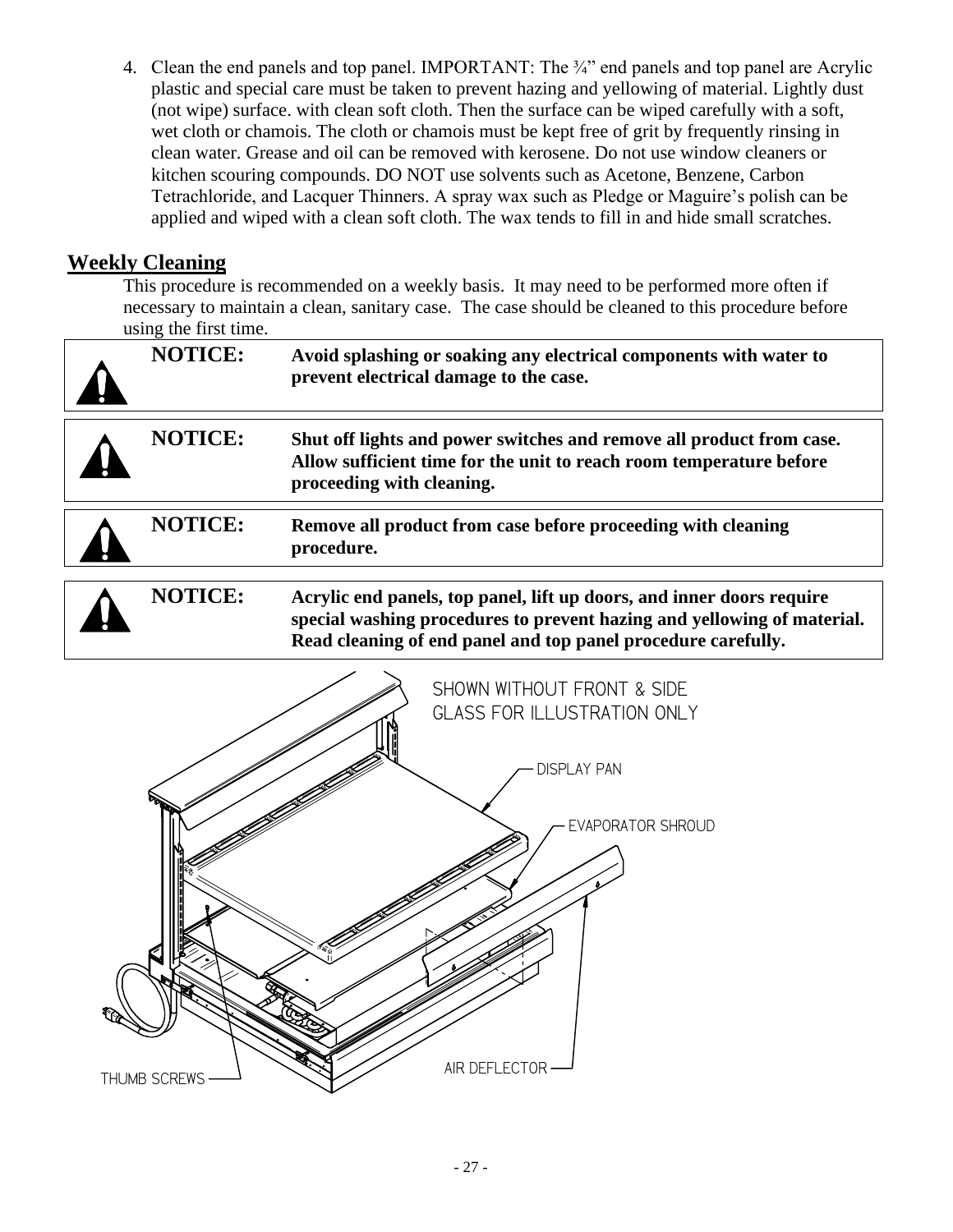- 1. Remove both rear doors as described in the "Door Removal" section of this manual.
- 2. Remove shelving from unit through rear door opening as described in the "Shelving Installation and Removal" section of this manual. Remove all interior shelving as described in the shelving installation and removal section of this manual.
- 3. Remove both shelf standards from interior of case by removing the (2) thumbscrew from top and bottom.
- 4. Steps 5 & 6 on refrigerated only.
- 5. On Refrigerated models lift the display pan up and out of evaporator tub. Remove display pan through rear opening. Remove the evaporator fan shroud by removing the thumbscrews along the backside of evaporator fan shroud and on each end of evaporator coil. Lift the rear of the evaporator fan shroud and reach in and unplug the evaporator fan motor cord. Remove evaporator fan shroud through rear opening.
- 6. Clean the entire interior of the case using warm soapy water. Wipe off all soapy water with a damp cloth and allow to dry. (DO NOT use solvents such as Acetone, Benzene, Carbon Tetrachloride, and Lacquer Thinners)

NOTE: Depending on the amount of usage and spillage of foreign material, some fasteners may have to be removed and parts disassembled to allow proper cleaning of the unit.

- 7. Clean all shelves, shelf support bars, shelf lights, shelf brackets, and display pans using warm soapy water and a brush. Rinse thoroughly and allow to dry.
- 8. Clean all foreign material from inner and outer rear door tracks using warm soapy water and a brush. Apply a light film of lubricant such as PAM to make the doors operate smoother.
- 9. Clean both sides of the doors and interior and exterior of the front glass using any common window cleaner. IMPORTANT: Do not allow glass cleaner to contact any of the Acrylic plastic end panels, Acrylic plastic top panel, Acrylic plastic front lift up doors, or Acrylic plastic inner doors.
- 10. IMPORTANT: Cleaning the Acrylic plastic end panels, top panel, front lift-up doors, and plastic inner doors require special care to prevent hazing and yellowing of material. Lightly dust (not wipe) surface with clean soft cloth. Then the surface can be wiped carefully with a soft, wet cloth or chamois. The cloth or chamois must be kept free of grit by frequently rinsing in clean water. Grease and oil can be removed with kerosene. Do not use window cleaners or kitchen scouring compounds. DO NOT use solvents such as Acetone, Benzene, Carbon Tetrachloride, and Lacquer Thinners. A spray wax such as Pledge or Maguire's polish can be applied and wiped with a clean soft cloth. The wax tends to fill in and hide small scratches.
- 11. Reassemble the case in reverse order.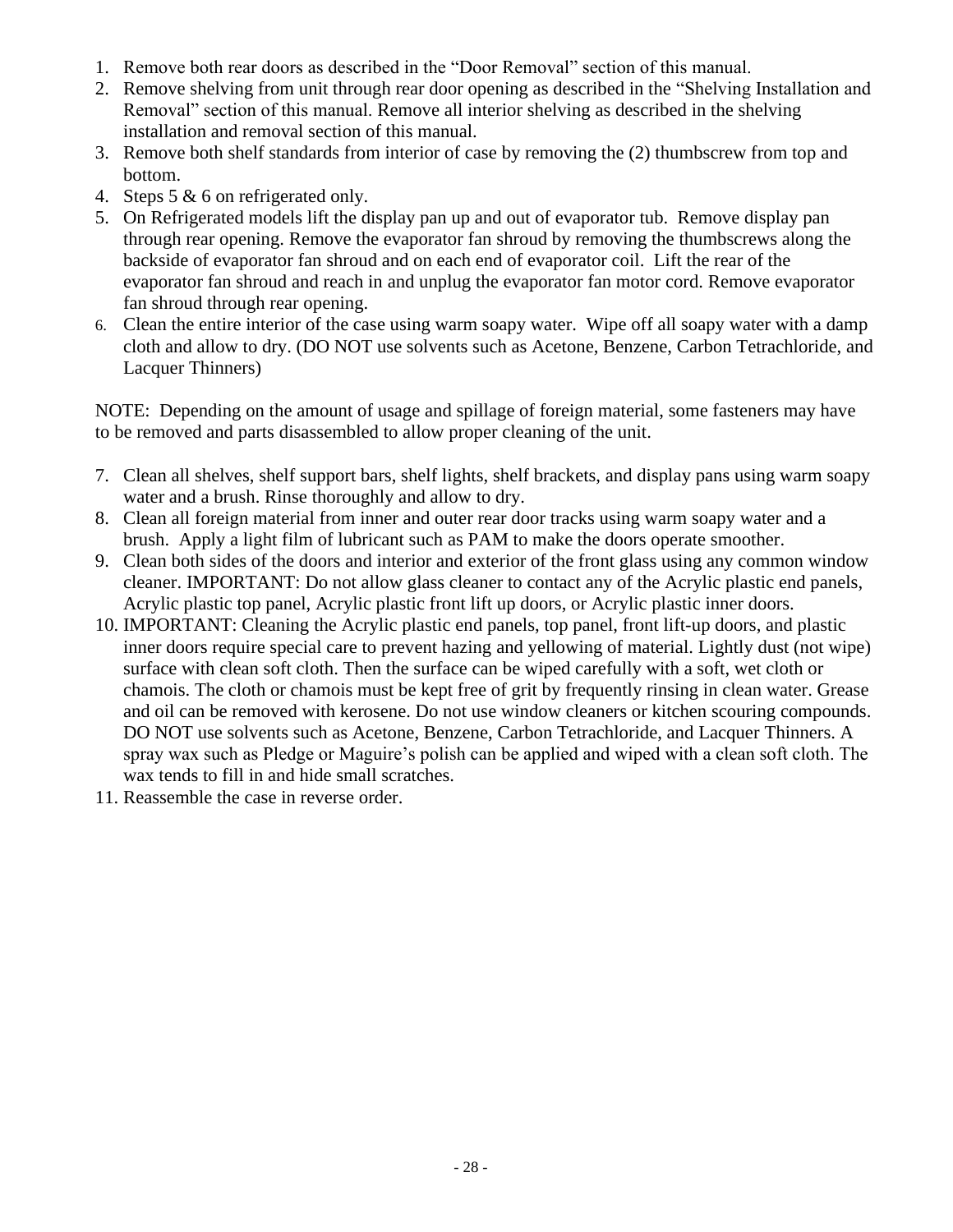## SERVICE INFORMATION

**CAUTION** RISK OF ELECTRIC SHOCK

DISCONNECT POWER BEFORE SERVICING UNIT Before any service work is performed on the case, make sure all power is disconnected to the case.

Service problems or request for repair parts from authorized service agencies, trained service personnel, or owners should be referred to:

#### **CUSTOMER SERVICE DEPARTMENT Federal Industries 215 Federal Avenue Belleville, WI 53508 Toll Free: (800) 356-4206 / WI Phone (608) 424-3331 Fax: (608) 424-3234**

### **Pre-Service Checklist**

You may avoid the cost and inconvenience of an unnecessary service call by first reviewing this checklist of frequently encountered situations that can cause unsatisfactory case performance.

|  |  | CAUTION: Before servicing case turn off power at the main breaker of fuse<br>box. |
|--|--|-----------------------------------------------------------------------------------|
|--|--|-----------------------------------------------------------------------------------|

### *Case Does Not Operate*

-Check for disconnected power supply.

- -Check for tripped breaker or blown fuse.
- -Check that the thermostat is not "off".

### *Lights Do Not Operate*

-Check that light switch is on. -Check that light cord(s) are tight in the sockets.

### *Case Temperature Too Warm*

-Check that the cold air inlet and outlet slots are not blocked.

-Be sure that the rear doors are closed and tightly sealed.

-Check for a blocked or dirty condenser coil fins.

-Check cold airflow. Lack of adequate cold airflow could be a defective evaporator fan or blocked evaporator coil. Check that paper or foreign material is not blocking evaporator.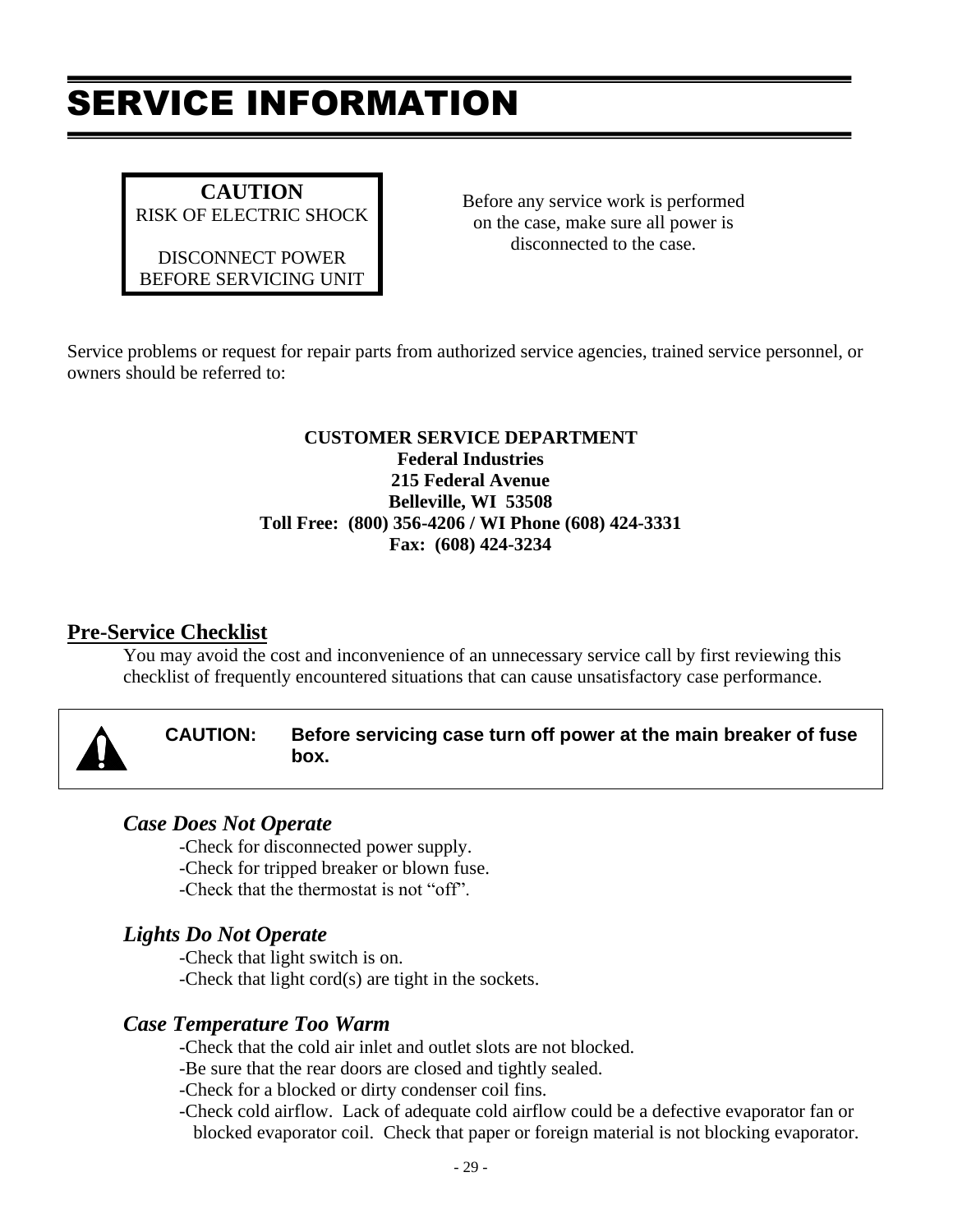If the evaporator coil is blocked due to excessive frost, turn the thermostat knob to the "off" position for approximately one hour to defrost. Excessive frost will buildup if the case is operated with the door open or ajar.

-Check that the display pans are installed properly.

-Is the case installed properly to allow adequate air flow to and from condenser.

### *Glass Fogging*

-Check room ambient – Case is designed to operate in an environment not to exceed  $75^{\circ}F$ and 55% relative humidity.

-Check case temperature – Case is designed to operate between  $38^{\circ}$ F and  $42^{\circ}$ F.

-Check that nothing is placed on the top of the case glass.

### **Special Service Situations**

There are rare occasions when the refrigerant charge must be evacuated from a case in order to perform service work. In those situations, Federal Industries recommends that the refrigerant charge be evacuated into a recovery system to prevent the possibility of hydrofluoro olefin (HFO's) from being released into the atmosphere.

If moisture or liquid is observed around or under a Federal Industries case, an immediate investigation should be made by qualified personnel to determine the source of the moisture or liquid. The investigation made should determine if the case is malfunctioning or if there is a simple housekeeping problem.

Moisture or liquid around or under a case is a potential slip/fall hazard for persons walking by or working in the general area of the case. Any case malfunction or housekeeping problem that creates a slip/fall hazard around or under a case should be corrected immediately.

### SALE & DISPOSAL

### **Owner Responsibility**

If you sell or give away your Federal Industries case you must make sure that all safety labels and the Installation-Service Manual are included with it. If you need replacement labels or manuals, Federal Industries will provide them free of charge. Contact the customer service department at Federal Industries at (800) 356-4206.

The customer service department at Federal Industries should be contacted at the time of sale or disposal of your case so records may be kept of its new location.

If you sell or give away your Federal Industries case and you evacuate the refrigerant charge before shipment. Federal Industries recommends that the charge be evacuated into a recovery system to prevent the possibility of HFO's from being released into the atmosphere.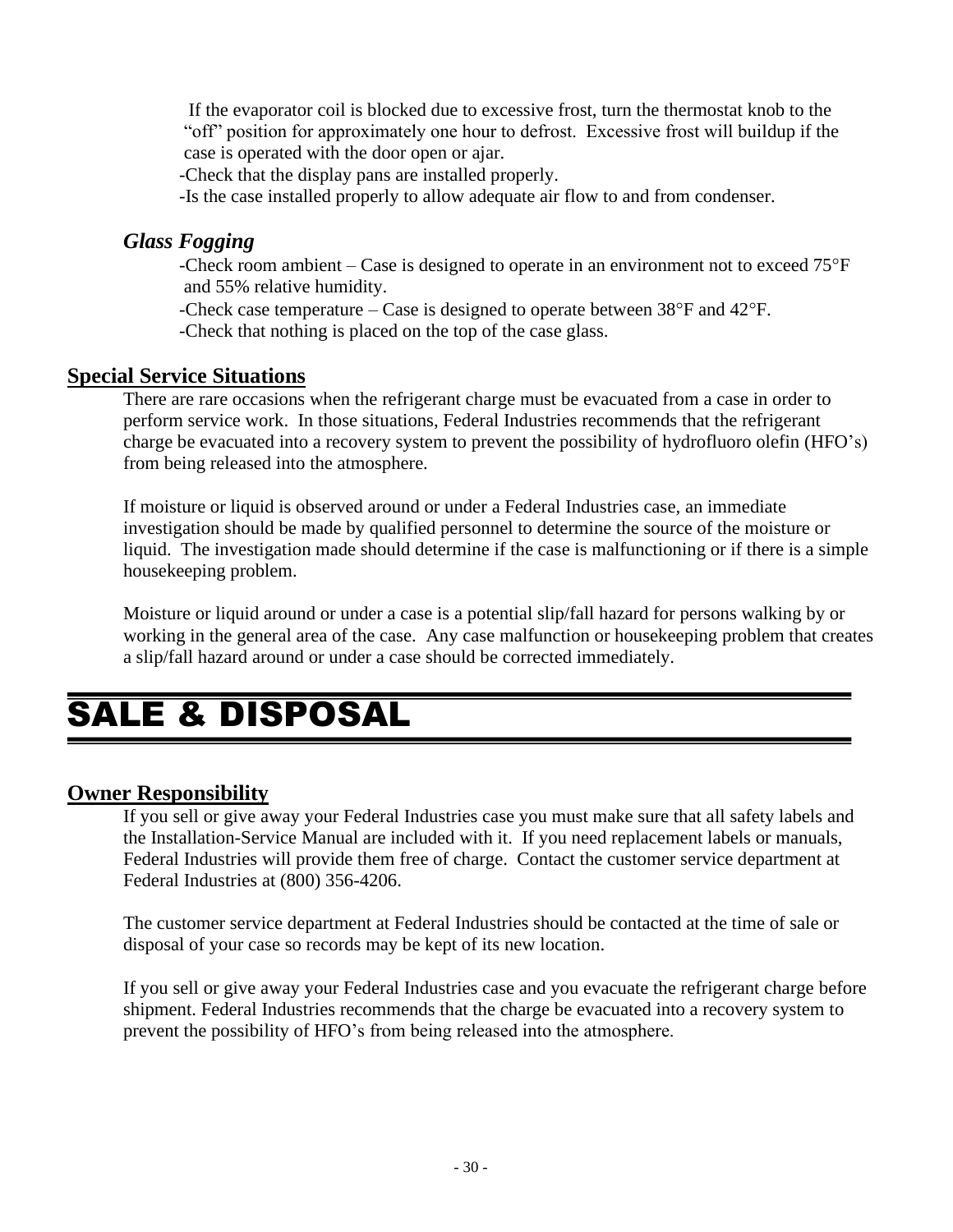## REFRIGERATION & ELECTRICAL DATA

| REFRIGERATION AND ELECTRICAL DATA |                       |                      |                   |  |  |
|-----------------------------------|-----------------------|----------------------|-------------------|--|--|
|                                   | <b>REFRIGERANT</b>    | <b>REFRIGERANT</b>   | <b>TOTAL AMPS</b> |  |  |
|                                   | <b>BEFORE 12/1/19</b> | <b>AFTER 12/1/19</b> |                   |  |  |
|                                   | 134A (OZ)             | 513A (OZ)            |                   |  |  |
| NON REFRIGERATED                  |                       |                      |                   |  |  |
| CD3628/CD3628SS                   | N/A                   | N/A                  | 1.5               |  |  |
| CD4828 & CD4828SS                 | N/A                   | N/A                  | 1.5               |  |  |
| REFRIGERATED SELF CONTAINED       |                       |                      |                   |  |  |
| CRB3628/CRR3628                   | 18                    | 17                   | 8.1               |  |  |
| CRB4828/CRR4828                   | 18                    | 17                   | 8.3               |  |  |
| CRR3628SS/CRR3628SS               | 20                    | 19                   | 8.1               |  |  |
| CRR4828SS/CRR4828SS               | 20                    | 19                   | 8.3               |  |  |
| REFRIGERATED REMOTE               |                       |                      |                   |  |  |
| CRB3628R/CRB3628SSR               | N/A                   | N/A                  | 3.6               |  |  |
| CRB4828R/CRB4828SSR               | N/A                   | N/A                  | 3.8               |  |  |
| CRR3628R/CRR3628SSR               | N/A                   | N/A                  | 1.5               |  |  |
| CRR4828R/CRR4828SSR               | N/A                   | N/A                  | 1.5               |  |  |

## MAIN WIRING DIAGRAMS

### **DRY, SERVICE AND SELF SERVE CASES (120VOLT) - BEFORE 9/18**

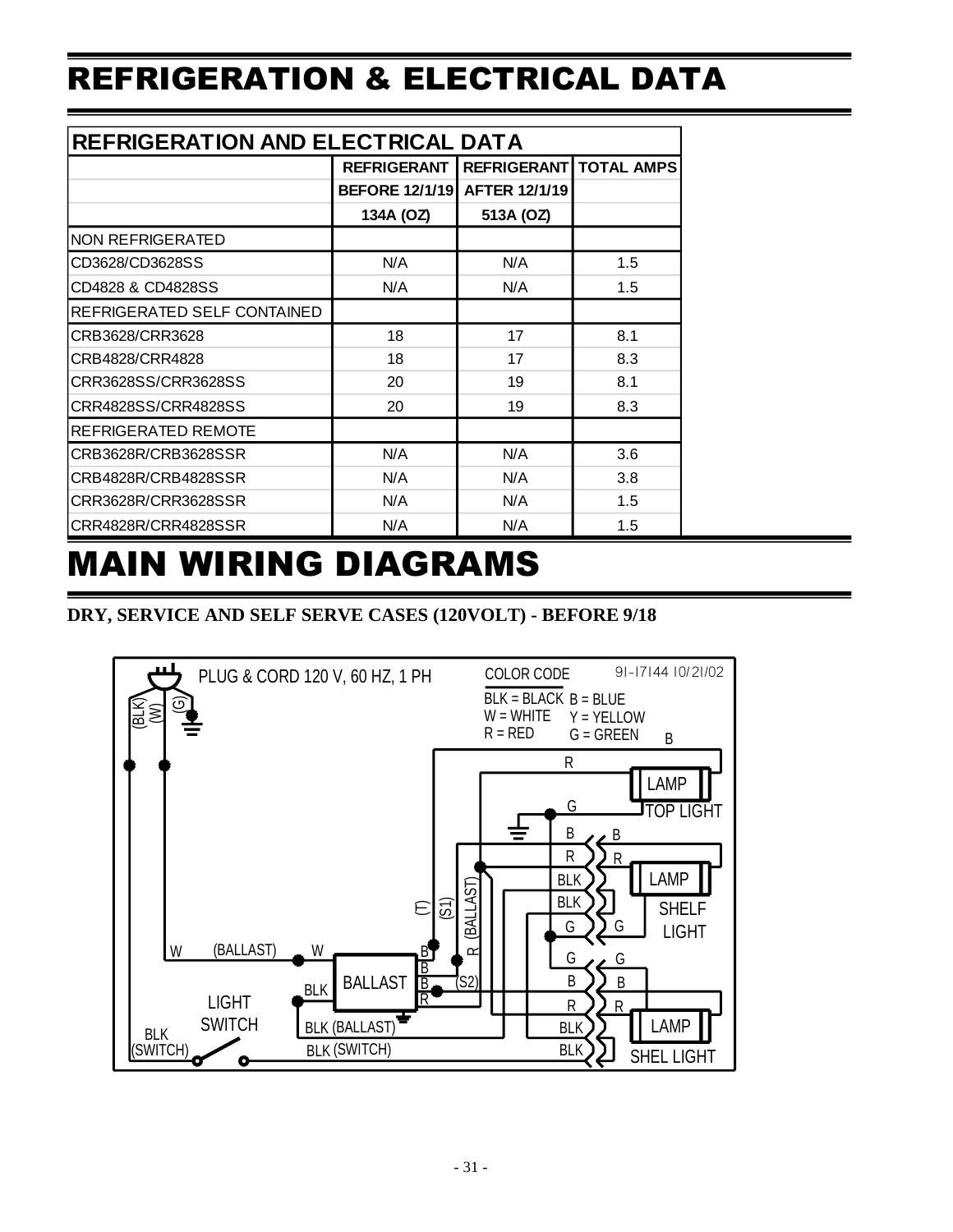#### **DRY, SERVICE AND SELF SERVE CASES (120VOLT) - AFTER 9/18**

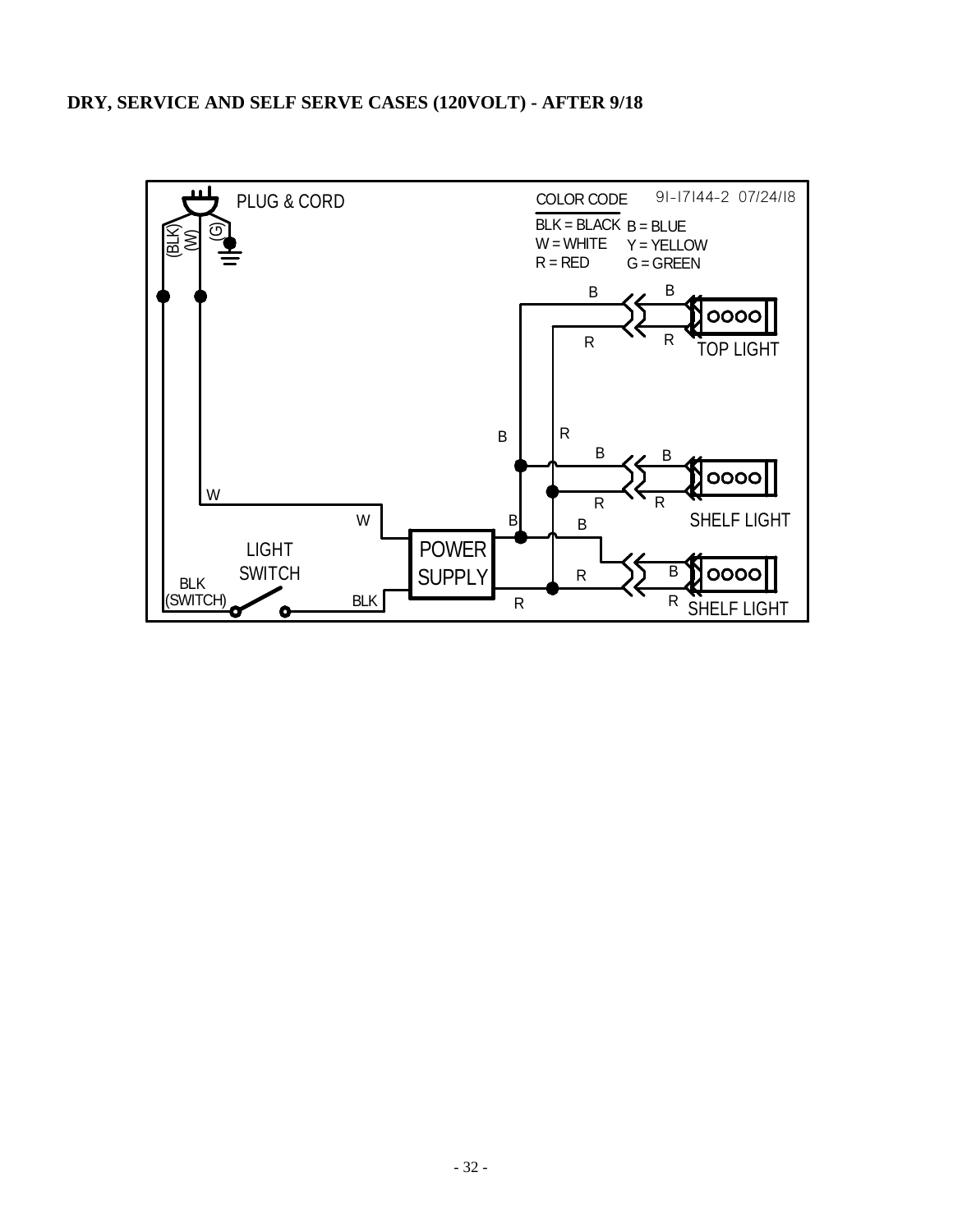#### **REFRIGERATED SELF CONTAINED, SERVICE CASE (120VOLT) BEFORE 9/18**



#### **REFRIGERATED SELF CONTAINED, SERVICE CASE (120VOLT) - 9/18 TO 12/19**

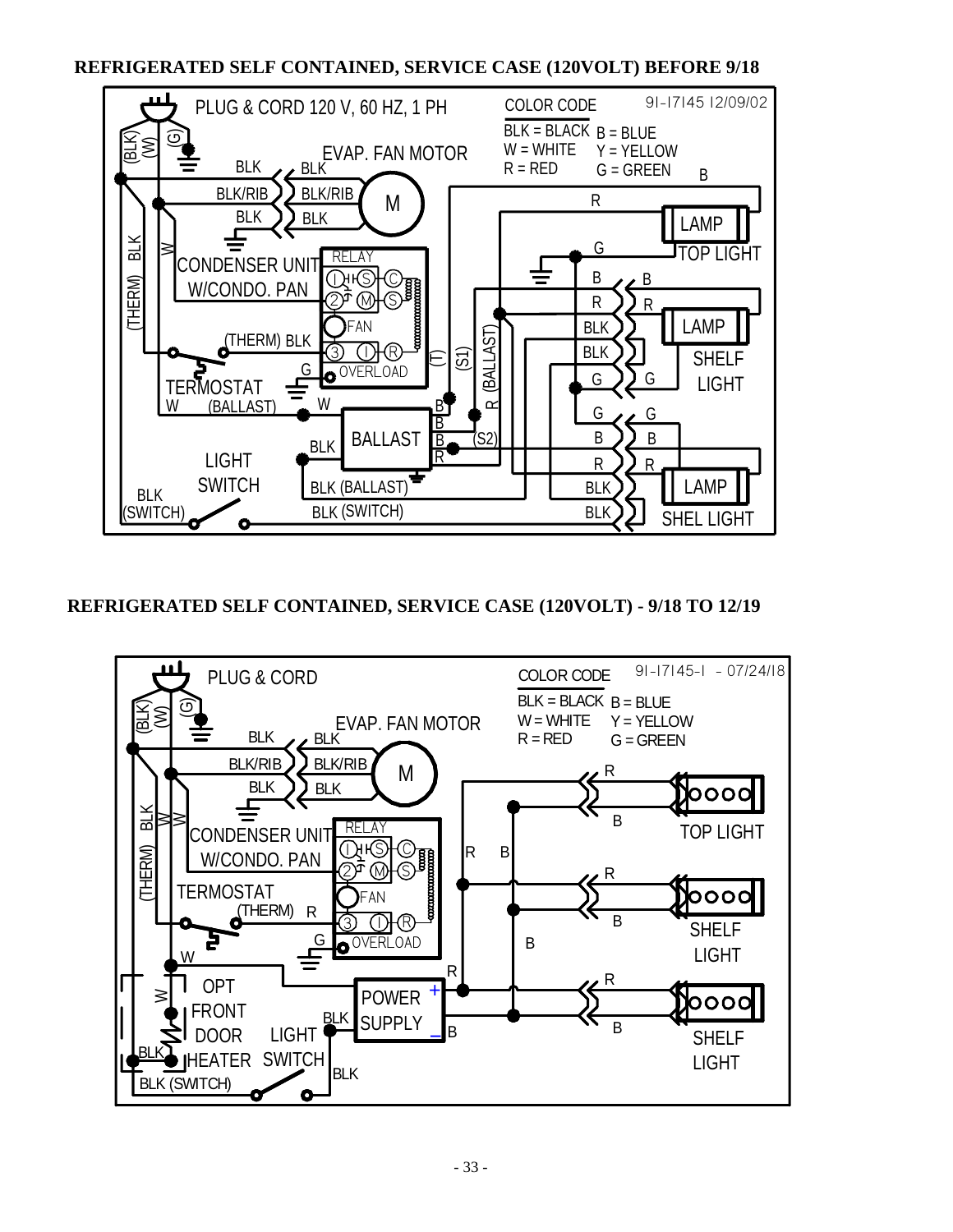

**REFRIGERATED REMOTE, SERVICE CASE (120 VOLT) BEFORE 9/18**

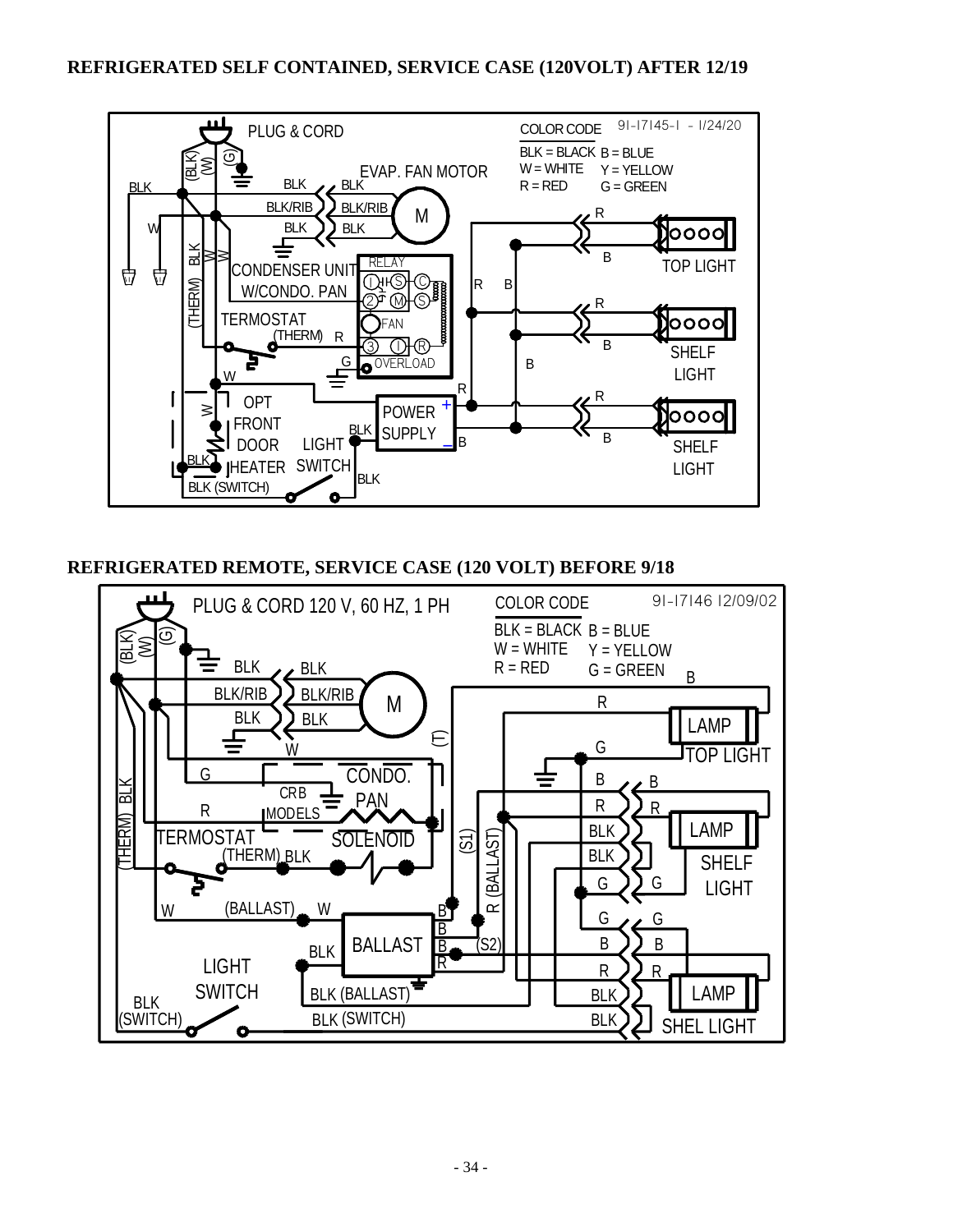

**REFRIGERATED REMOTE, SERVICE CASE (120 VOLT) AFTER 12/19**

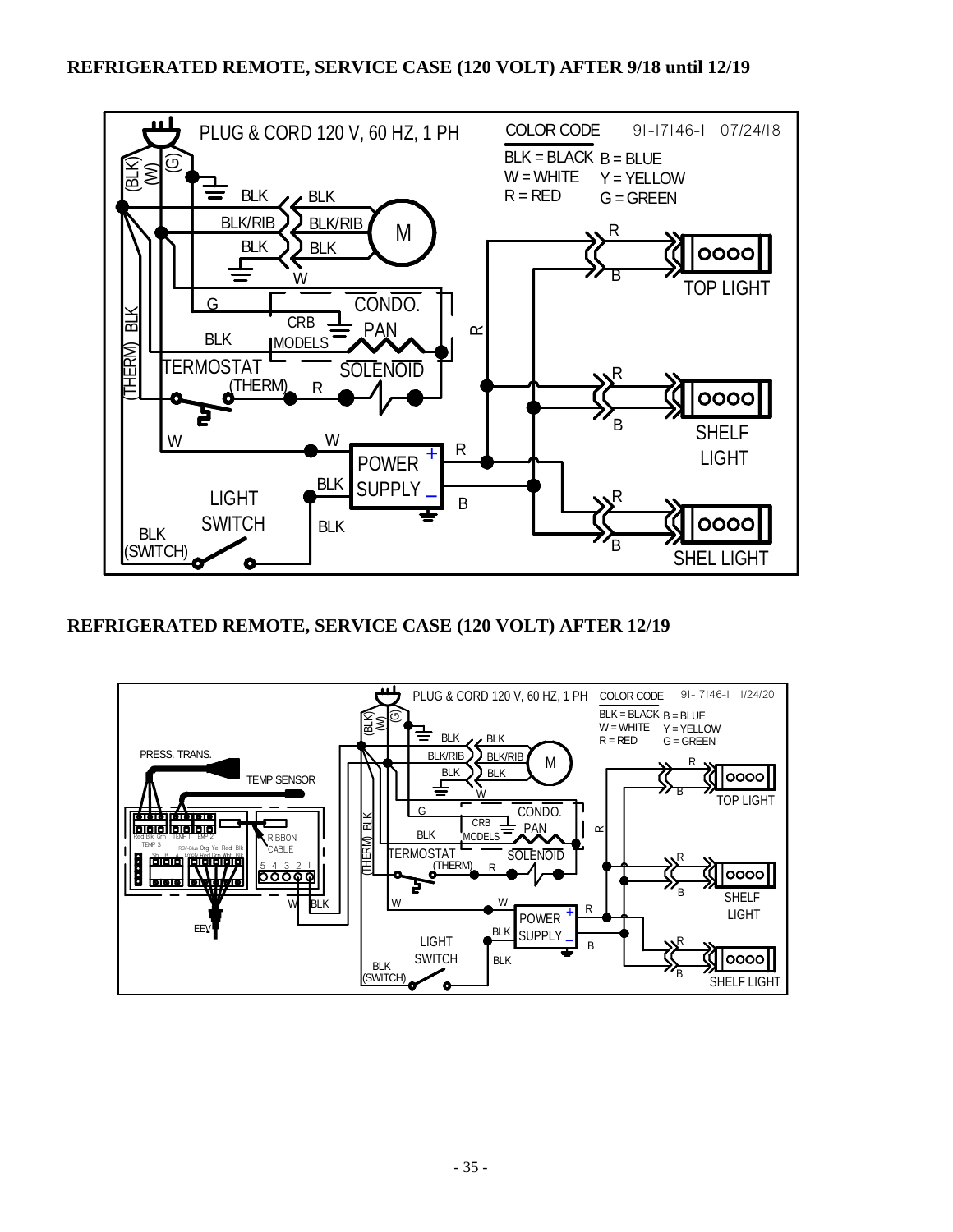#### **REFRIGERATED SELF CONTAINED, SELF SERVE CASE (120VOLT) BEFORE 9/18**

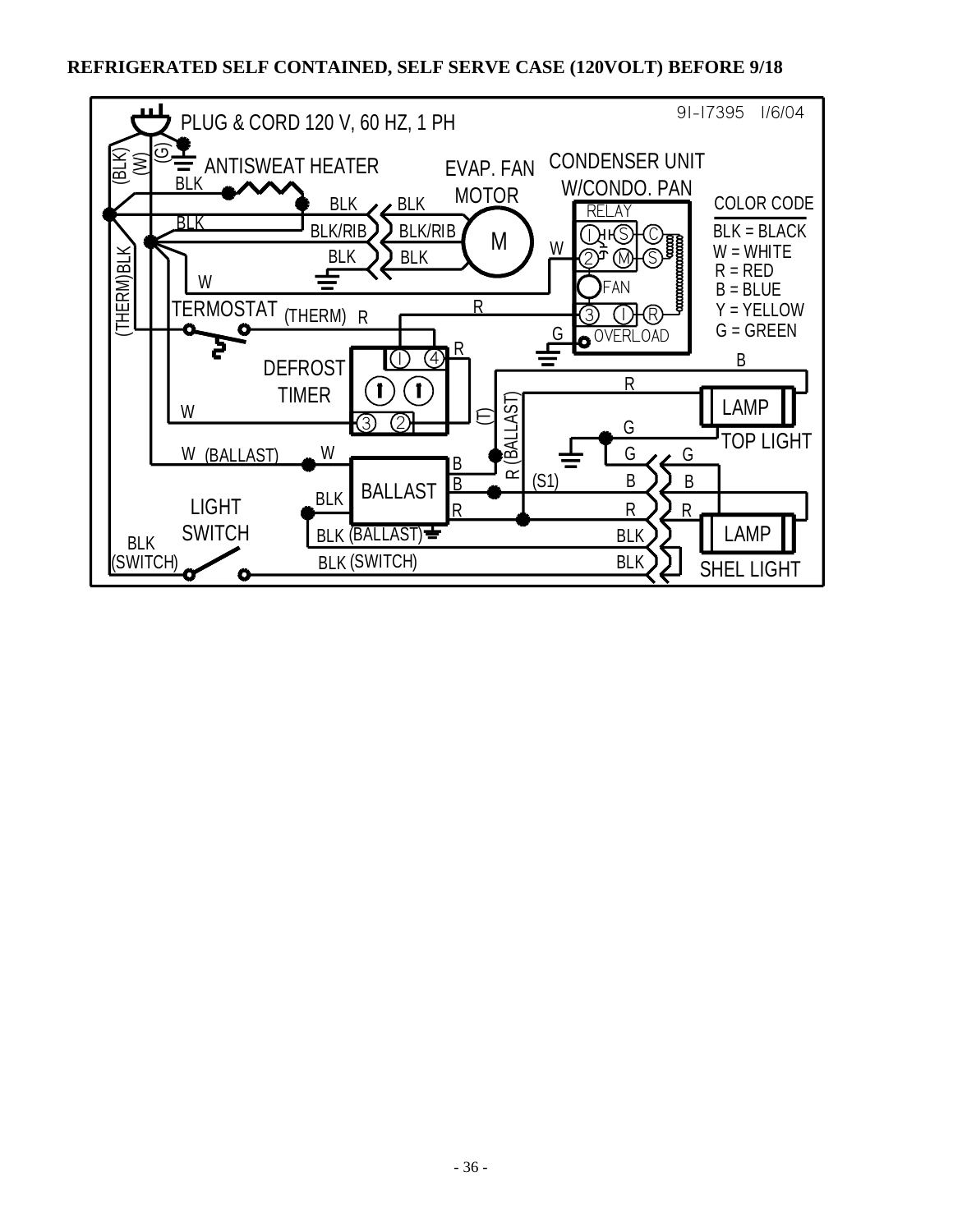

### **REFRIGERATED SELF CONTAINED, SELF SERVE CASE (120 VOLT) - AFTER 12/19**

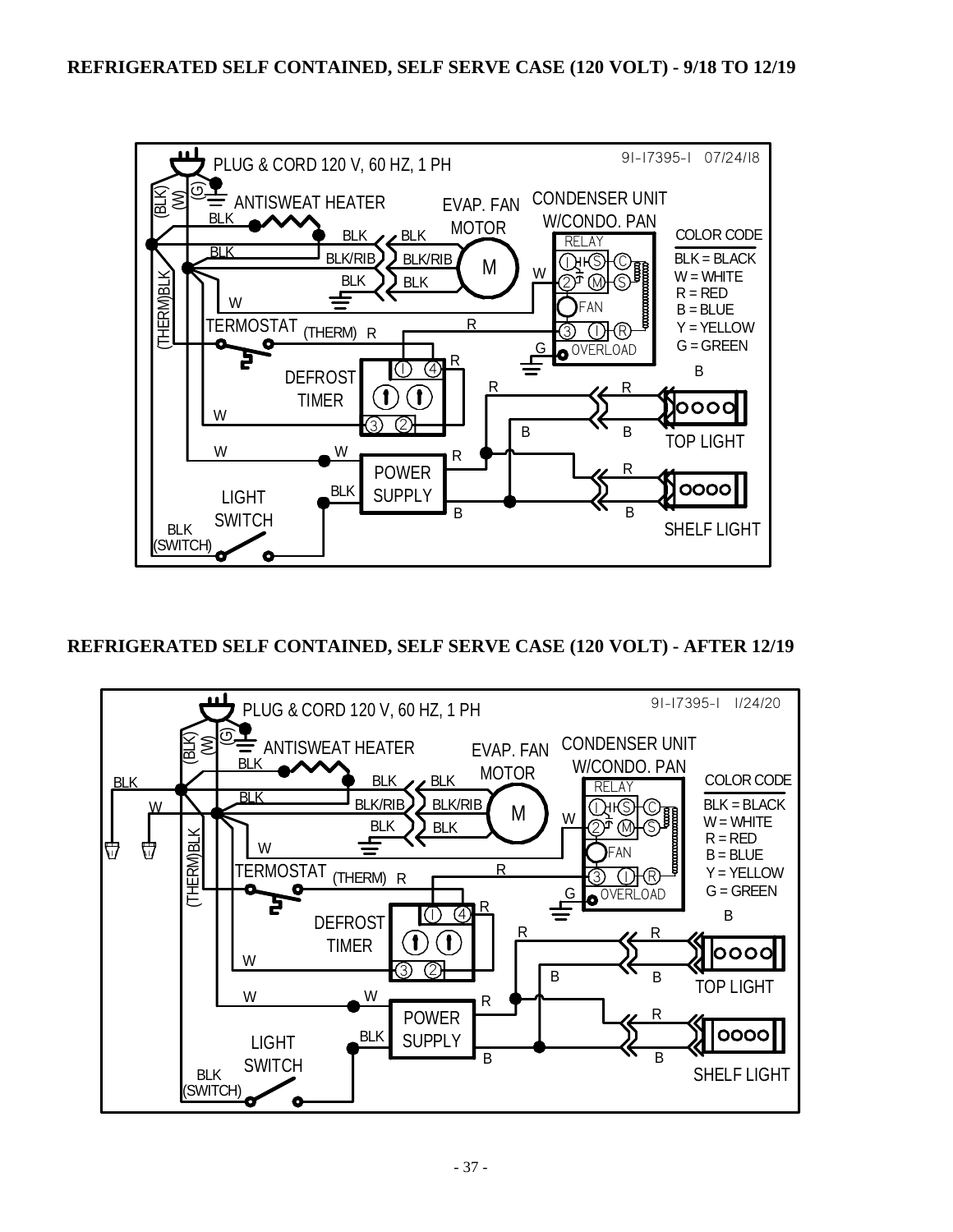**REFRIGERATED REMOTE, SELF SERVE CASE (120 VOLT) - BEFORE 9/18**

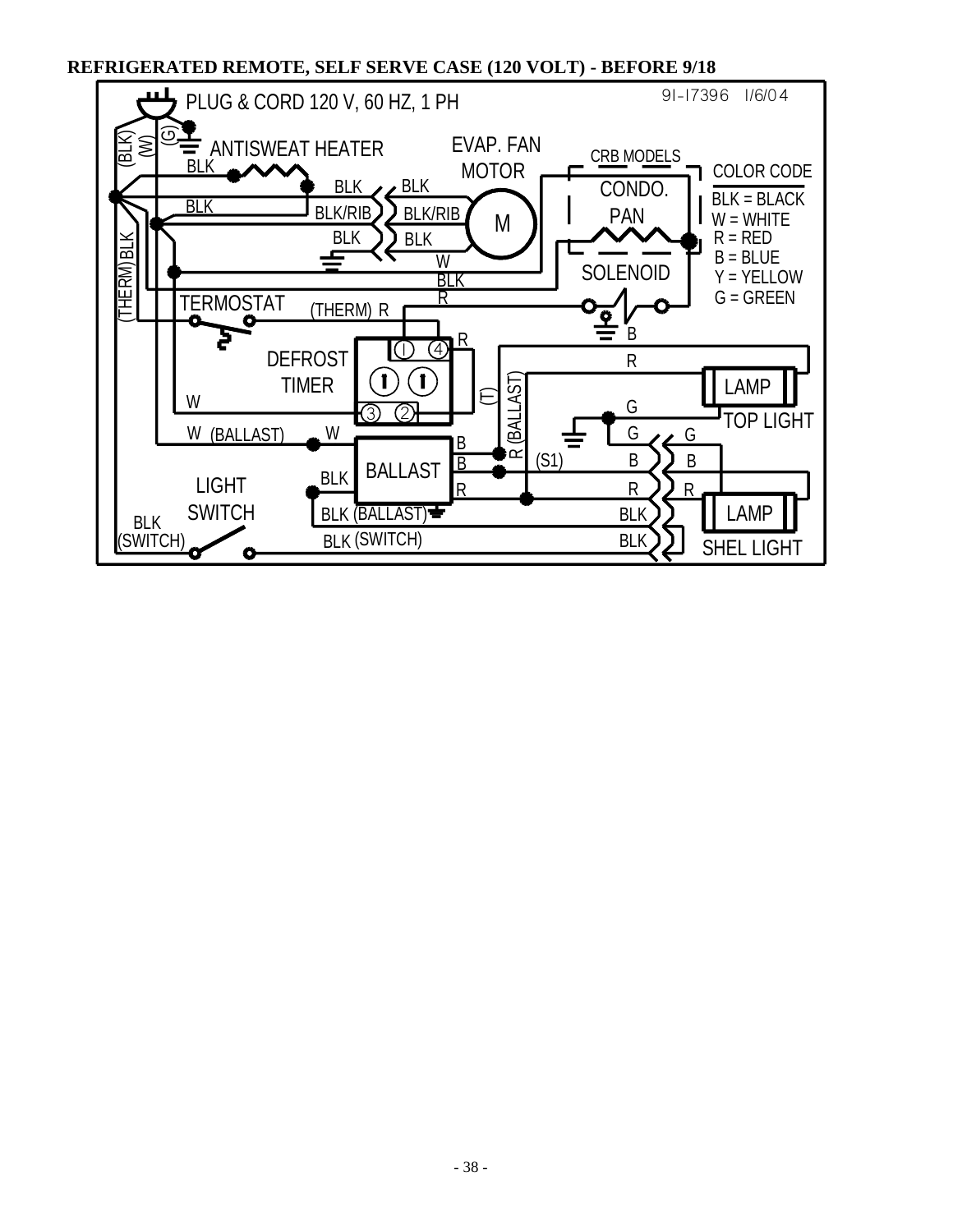

**REFRIGERATED REMOTE, SELF SERVE CASE (120 VOLT) - AFTER – 12/19**

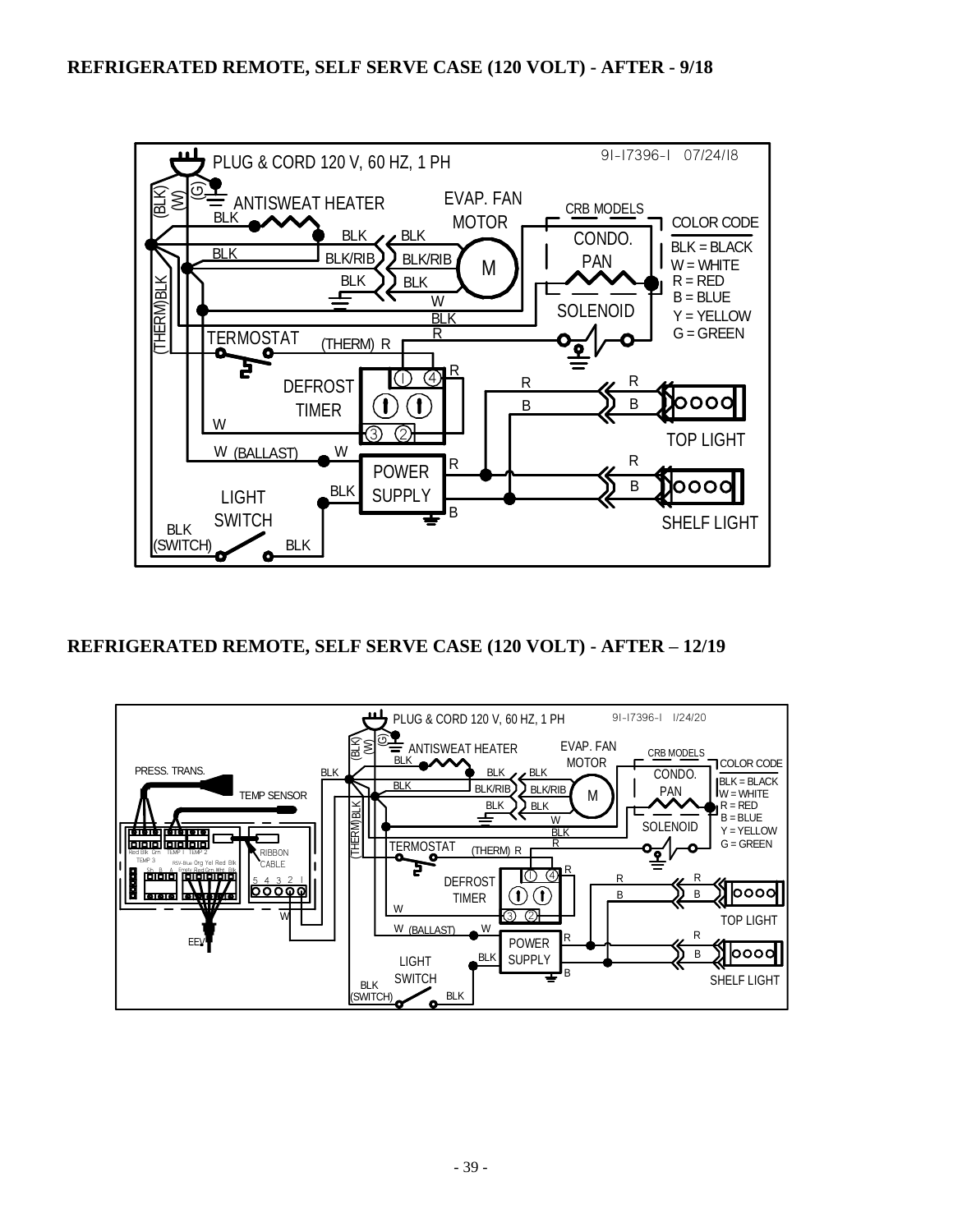# PARTS

### **SERVICE MODELS**

|                                   | <b>CRB3628</b>                      | <b>CRB4828</b>       | <b>CD3628</b>   | <b>CD4828</b>   |
|-----------------------------------|-------------------------------------|----------------------|-----------------|-----------------|
| <b>REFRIGERATION</b>              | <b>CRR3628</b>                      | <b>CRR4828</b>       |                 |                 |
| <b>Condensing Unit</b>            | Before 2/15<br>30-16018             |                      |                 | $\blacksquare$  |
| <b>Condensing Unit</b>            |                                     | After 2/15 30-20296  |                 |                 |
| <b>Condensing Compressor Only</b> |                                     | Before 2/15 30-18057 |                 |                 |
| <b>Condensing Compressor Only</b> | <b>After 2/15</b>                   |                      |                 |                 |
| <b>Compressor Plug Receptacle</b> |                                     | After 2/15 43-17403  |                 |                 |
| <b>Evaporator Coil</b>            | 33-16020-1                          | 33-16020-2           |                 |                 |
| <b>Expansion Valve</b>            |                                     | 32-12625             |                 | $\blacksquare$  |
| <b>Filter Drier</b>               |                                     | 32-12626             |                 |                 |
| Thermometer                       |                                     | 32-13662             |                 |                 |
| Thermostat                        |                                     | 32-15495             |                 |                 |
| <b>ELECTRICAL</b>                 |                                     |                      |                 |                 |
| <b>Light Switch</b>               |                                     | 41-11066             |                 |                 |
| <b>Light Power Supply</b>         |                                     | 39-20986             |                 |                 |
| Light - LED                       | 42-20871-25C35                      | 42-20871-38C35       | 42-20871-25C35  | 42-20871-38C35  |
| <b>Top Shelf light Cord</b>       |                                     | 43-20860-4B          |                 |                 |
| <b>Bottom Shelf light Cord</b>    |                                     | 43-20860-4B          |                 |                 |
| <b>Lighting Harness</b>           |                                     | 43-20974             |                 |                 |
| Wiring Diagram                    | 91-17145-1 (SC)/91-17146-1<br>(REM) |                      | 91-17144-2      |                 |
| <b>Power Cord</b>                 | 43-11302                            |                      |                 |                 |
| <b>GLASS &amp; SHELVING</b>       |                                     |                      |                 |                 |
| Rear Door Inner Clear             | 53-16026-1                          | 53-16026-3           | 53-16026-1      | 53-16026-3      |
| <b>Rear Door Inner Reflective</b> | 53-16026-2                          | 53-16026-4           | 53-16026-2      | 53-16026-4      |
| <b>Rear Door Outer Clear</b>      | 53-16028-1                          | 53-16028-3           | 53-16028-1      | 53-16028-3      |
| <b>Rear Door Outer Reflective</b> | 53-16028-2                          | 53-16028-4           | 53-16028-2      | 53-16028-4      |
| Rear Door Top Track               | 57-16035-1                          | 57-16035-2           | 57-16035-1      | 57-16035-2      |
| <b>Rear Door Bottom Track</b>     | 57-16034-1                          | 57-16034-2           | 57-16034-1      | 57-16034-2      |
| <b>End Panel Clear Left</b>       | 15-16017                            | 15-16017             | 51-17130-L      | 51-17130-L      |
| <b>End Panel Clear Right</b>      | 15-16017                            | 15-16017             | 51-17130-R      | 51-17130-R      |
| <b>End Panel Reflective Left</b>  | SA4087-L                            | SA4087-L             | 51-17230-L      | 51-17230-L      |
| <b>End Panel Reflective Right</b> | SA4087-R                            | SA4087-R             | 51-17230-R      | 51-17230-R      |
| Glass Shelf (Optional)            | 52-17102-1                          | 52-17102-2           | 52-17102-1      | 52-17102-2      |
| <b>Glass Shelf Retainer</b>       | SA4091                              | SA4091               | SA4091          | SA4091          |
| <b>Wire Shelf Black</b>           | 63-16053-1                          | 63-16053-2           | 63-16053-1      | 63-16053-2      |
| <b>Wire Shelf Plastic Clip</b>    | 64-72570                            |                      |                 |                 |
| <b>Shelf Bracket Top</b>          |                                     | 67-16038-1           |                 |                 |
| <b>Shelf Bracket Bottom</b>       | 67-16038-2                          |                      |                 |                 |
| <b>Front Glass Seal</b>           | 64-17167                            |                      |                 |                 |
| <b>SELF-SERVE MODELS</b>          | <b>CRB3628SS</b>                    | <b>CRB4828SS</b>     | <b>CD3628SS</b> | <b>CD4828SS</b> |
| <b>REFRIGERATION</b>              | <b>CRR3628SS</b>                    | <b>CRR4828SS</b>     |                 |                 |
| <b>Condensing Unit</b>            | Before 2/15                         | 30-17318             |                 |                 |
| <b>Condensing Unit</b>            |                                     | After 2/15 30-20298  |                 |                 |
| <b>Condensing Compressor Only</b> |                                     | Before 2/15 30-18058 |                 |                 |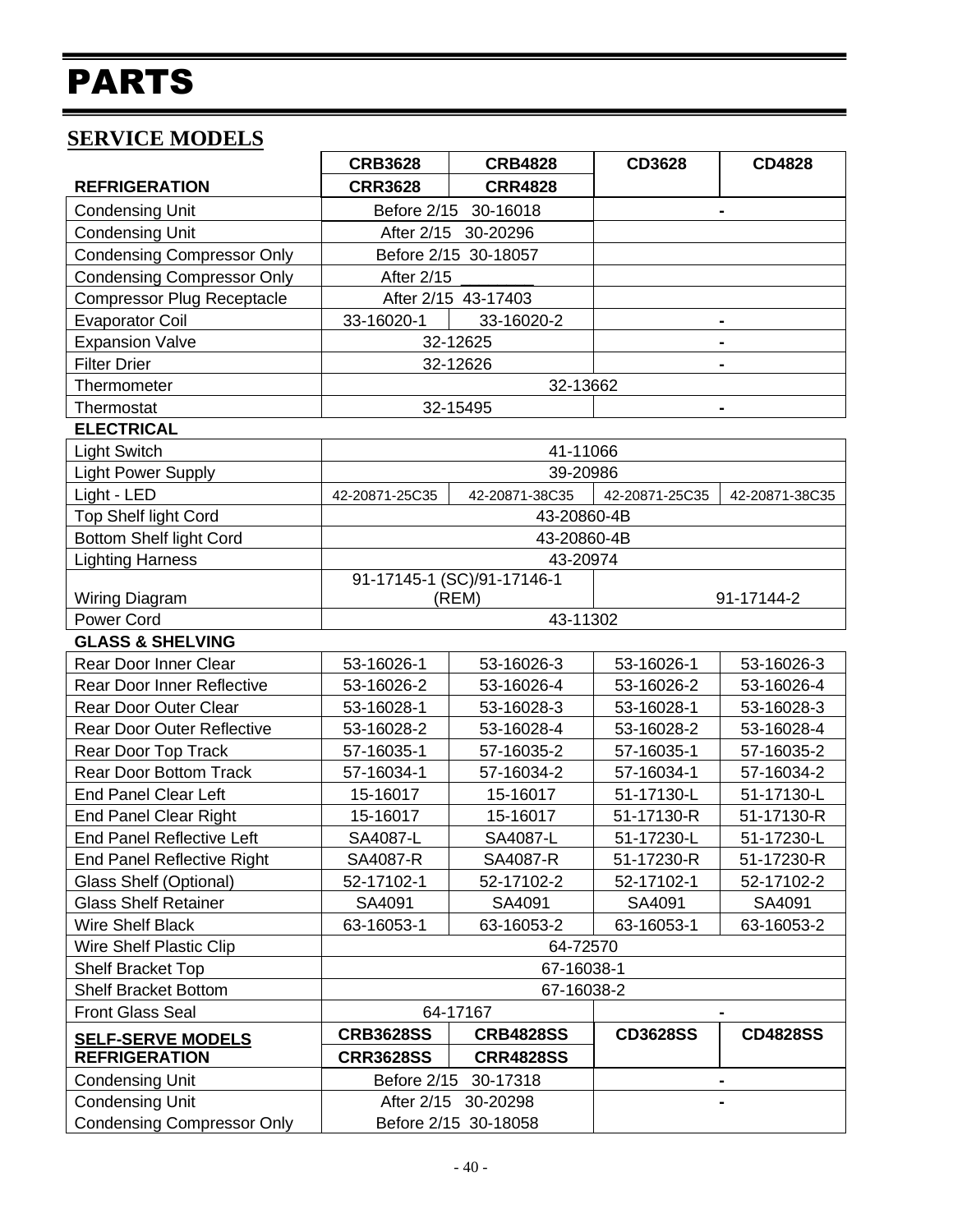| <b>Condensing Compressor Only</b>        | After 2/15                      |                         |                |                         |
|------------------------------------------|---------------------------------|-------------------------|----------------|-------------------------|
| <b>Compressor Plug Receptacle</b>        | After 2/15 43-17403             |                         |                |                         |
| <b>Evaporator Coil</b>                   | 33-17315-1<br>33-17315-2        |                         |                |                         |
| <b>Expansion Valve</b>                   | 32-12625                        |                         | $\blacksquare$ |                         |
| <b>Pressure Transducer</b>               |                                 |                         |                |                         |
| (After 12/1/19)                          |                                 | 32-21225                |                |                         |
| <b>Electronic Expansion Valve</b>        |                                 |                         |                |                         |
| (After 12/1/19)                          |                                 | 32-21228                |                |                         |
| <b>Filter Drier</b>                      |                                 | 32-12626                |                |                         |
| Thermometer                              |                                 | 32-13662                |                |                         |
| Thermostat                               |                                 | 32-15495                |                |                         |
| <b>ELECTRICAL</b>                        |                                 |                         |                |                         |
| <b>Light Switch</b>                      |                                 | 41-11066                |                |                         |
| <b>Light Ballast</b>                     |                                 | Before 09/18 - 39-12903 |                | Before 09/18 - 39-12903 |
| <b>Light Power Supply</b>                |                                 | 39-20986                |                | 39-20986                |
|                                          |                                 |                         |                |                         |
| Light Bulb (before 09/18)                | 42-11519                        | 42-11069                | 42-11519       | 42-11069                |
| LED Light (After 09/18)                  | 42-20871-25                     |                         |                |                         |
| Top Light Bulb Cap (before 09/18)        |                                 | 42-15441                | 42-10834       |                         |
| Top Light Bulb Receptacle                |                                 | 42-15440                | 42-10833       |                         |
| Shelf Light Bulb Receptacle              | 42-10834 (Before 09/18)         |                         |                |                         |
| Shelf Light Bulb Recept.Spring           |                                 | 42-10833 (Before 09/18) |                |                         |
| Top Light Lens - (before 09/18)          | M-10610-1<br>M-10610-2          |                         | M14669-1       | M14669-2                |
| Shelf Lens Shelf - (before 09/18)        | M-10610-1                       | M-10610-2               | M-10610-1      | M-10610-2               |
| Top Shelf Light Cord (before<br>09/18    |                                 | 43-16861-1              |                |                         |
| Top Shelf Light Cord (after 09/18)       |                                 | 43-20860-4B             |                |                         |
| Bottom Shelf light Cord (before<br>09/18 |                                 | 43-16861-2              |                |                         |
| Bottom Shelf Light Cord (after<br>09/18  |                                 | 43-20860-4B             |                |                         |
| Lighting Harness (before 09/18)          | 43-17401                        |                         |                | 43-17099                |
| Lighting Harness (after 09/18)           | 43-21004                        |                         |                |                         |
| Wiring Diagram (before 09/18)            | 91-17395(SC) / 91-17396(REM)    |                         | 91-17144       |                         |
| Wiring Diagram                           |                                 |                         |                |                         |
| (after 09/18 until 12/19)                | 91-17395-1(SC) / 9117396-1(REM) |                         | 91-17144-2     |                         |
| Wiring Diagram SC (after 9/18)           | 91-17395-1                      |                         |                |                         |
| Wiring Diagram REM                       | 91-17145-2 (Service)            |                         |                |                         |
| (After 12/19)                            | 91-17395-2 (SS)                 |                         |                |                         |
| <b>Power Cord</b>                        | 43-11302                        |                         |                |                         |
| EEV Control (After 12/1/19)              | 32-21223                        |                         |                |                         |
| EEV Temp Probe (After 12/1/19)           |                                 | 32-21224                |                |                         |